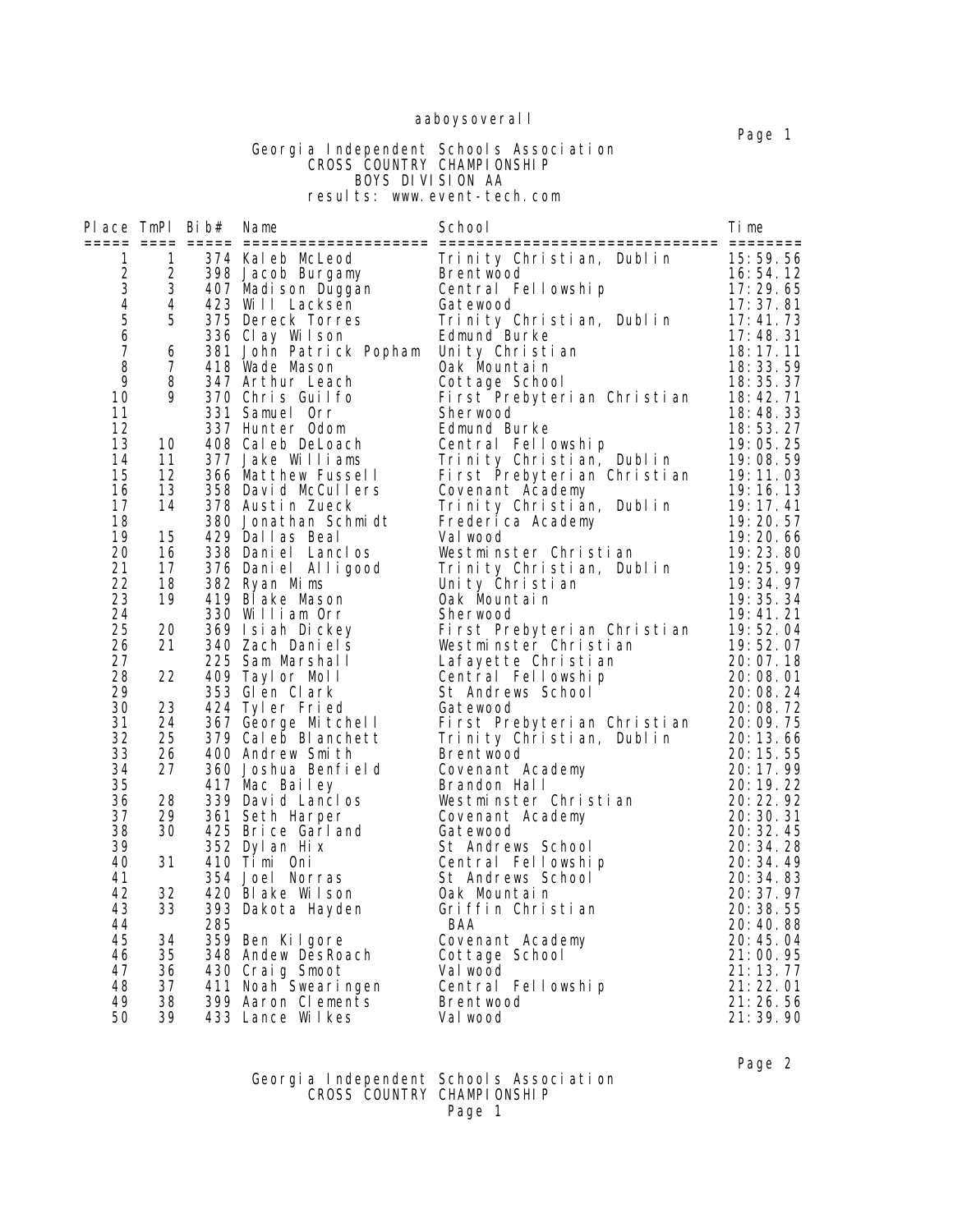#### aaboysoverall BOYS DIVISION AA results: www.event-tech.com

| Place TmPl Bib# |          | Name                                | School                                                                       | Time                   |
|-----------------|----------|-------------------------------------|------------------------------------------------------------------------------|------------------------|
| 51<br>52        | 40       | 392 Matt Bradley                    | Randolph Southern<br>371 James Phillips First Prebyterian Christian 21:54.88 | 21:44.93               |
| 53<br>54        | 41<br>42 | 349 Alex Lee                        | Cottage School                                                               | 21:57.38<br>22:05.18   |
| 55              | 43       | 428 Joe Welch<br>394 Griffin Hanlon | Gatewood<br>Griffin Christian                                                | 22:07.06               |
| 56              | 44       | 427 Ben Peters                      | Gatewood                                                                     | 22: 10. 26             |
| 57              | 45       | 397 Jonathan Hammond                | Griffin Christian                                                            | 22: 15. 32             |
| 58              | 46       | 401 Harrison Hood                   | <b>Brentwood</b>                                                             | 22:17.41               |
| 59              | 47       | 385 Cal eb Cox                      | Unity Christian                                                              | 22:20.89               |
| 60              | 48       | 402 Nathaniel Kitchens              | Brentwood                                                                    | 22:23.20               |
| 61              | 49       | 396 Jared Mattox                    | Griffin Christian                                                            | 22:27.07               |
| 62              | 50       | 432 Ian Mashburn                    | Val wood                                                                     | 22: 27. 31             |
| 63              | 51       | 363 Stephen Bankson                 | Covenant Academy                                                             | 22: 32. 69             |
| 64              | 52       | 343 Owen Garcia                     | Westminster Christian                                                        | 22:34.50               |
| 65              | 53       | 350 Jacob Cohen                     | Cottage School                                                               | 22:35.38               |
| 66              | 54       | 431 Tyler Phillips                  | Val wood                                                                     | 22:36.28               |
| 67              | 55       | 364 Joseph Driggers                 | Covenant Academy                                                             | 22:43.18               |
| 68              | 56       | 412 Ridge Woods                     | Central Fellowship                                                           | 22:43.48               |
| 69              |          | 356 Zach Chou                       | St Andrews School                                                            | 22:43.53               |
| 70              | 57       | 384 Garrett Tate                    | Unity Christian                                                              | 22:49.06               |
| 71              | 58       | 390 Matthew Hillard                 | Westwood                                                                     | 22:50.15               |
| 72              | 59       | 351 Marquez Riley                   |                                                                              | 22:50.88               |
| 73              | 60       | 362 Benjamin Hitchcock              | sovenant Academy<br>Westminster Christian<br>Brentwood<br>Unity Chri         | 22:56.51               |
| 74              | 61       | 341 Brett Reeves                    |                                                                              | 23:01.47               |
| 75              | 62       | 403 Zach Johnson                    |                                                                              | 23:01.58               |
| 76              | 63       | 383 Joshua Bryant                   | Unity Christian                                                              | 23:02.06               |
| 77<br>78        | 64       | 342 Nic Zehna<br>333 John Waller    | Westminster Christian<br>Sherwood                                            | 23:10.22<br>23: 17. 48 |
| 79              | 65       | 422 Ethan Powers                    | Oak Mountain                                                                 | 23:21.96               |
| 80              | 66       | 421 Peter Bober                     | Oak Mountain                                                                 | 23:28.01               |
| 81              | 67       | 395 Randall Scott                   | Griffin Christian                                                            | 23:29.94               |
| 82              | 68       | 387 Hayes Grogan                    | Westwood                                                                     | 23:34.86               |
| 83              | 69       | 413 Andrew DeLoach                  | Central Fellowship                                                           | 23:43.05               |
| 84              | 70       |                                     | 344 John Daniel Thompson Westminster Christian                               | 23:46.84               |
| 85              | 71       | 388 Dru Ford                        | Westwood                                                                     | 24:04.86               |
| 86              | 72       | 404 Zach Smith                      | <b>Brentwood</b>                                                             | 24: 14. 96             |
| 87              | 73       | 386 Zayne Waits                     | Unity Christian                                                              | 24: 30. 75             |
| 88              | 74       | 391 West Rogers                     | Westwood                                                                     | 24: 34. 01             |
| 89              | 75       | 389 Ryan Coker                      | Westwood                                                                     | 24: 43. 55             |
| 90              | 76       | 372 Tommy Cal                       | First Prebyterian Christian                                                  | 24:48.33               |
| 91              | 77       | 45 Akshay Patel                     | Westwood                                                                     | 24:51.54               |
| 92              |          | 335 Brian Ray Baggett               | Sherwood                                                                     | 24:58.24               |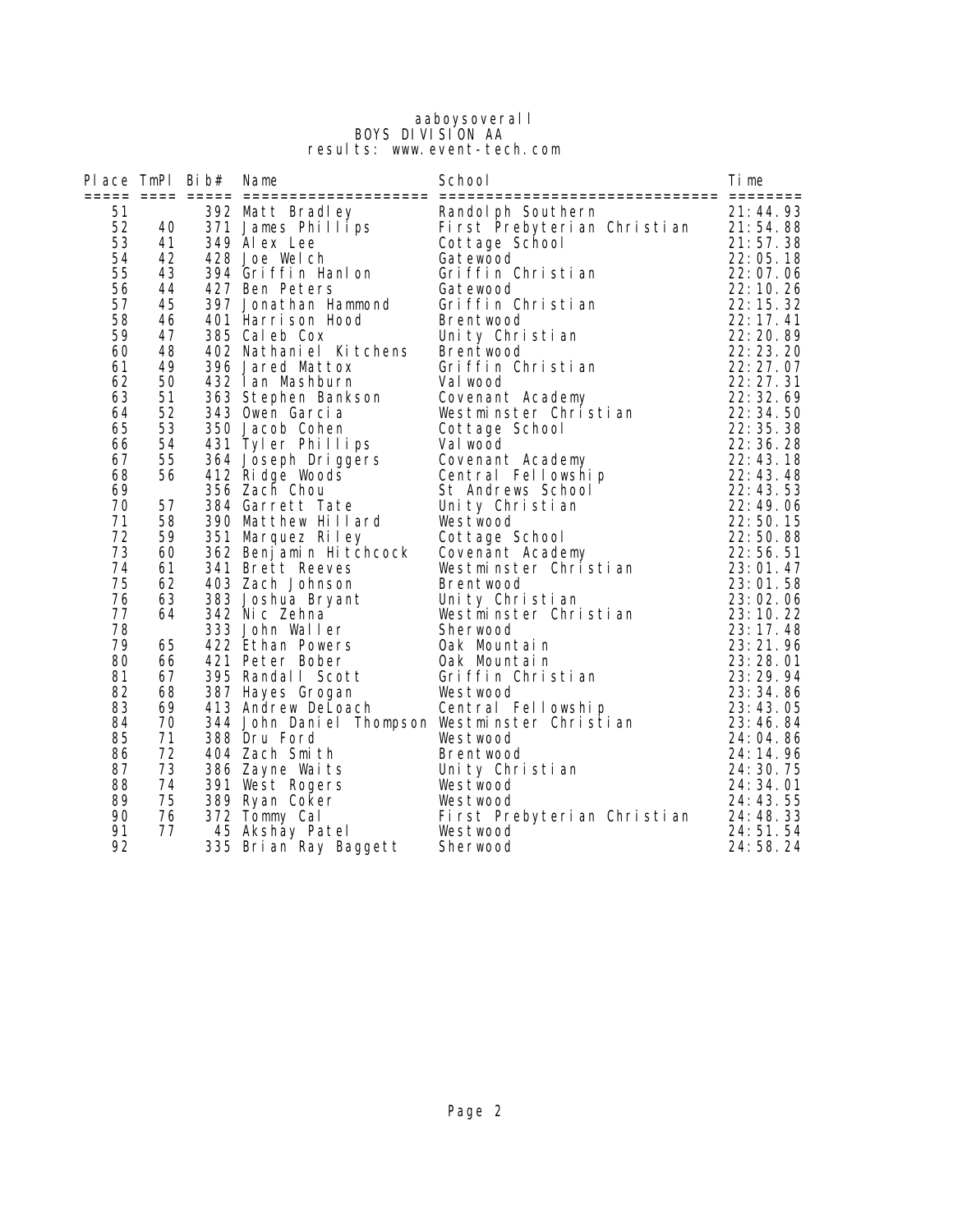# aaboysteams

 Georgia Independent Schools Association **CROSS COUNTRY CHAMPIONSHIP**  BOYS DIVISION AA results: www.event-tech.com

# \*\*\*\*\*\*\*\*\*\*\* BOYS AA TEAM SCORES \*\*\*\*\*\*\*\*\*\*

| 1.                                           | 48                                         | Trinity Christian, Dublin       (  18:19  1:31:35<br>=====================                                                              |                                                                                   |        |                                  | 3:26  |
|----------------------------------------------|--------------------------------------------|-----------------------------------------------------------------------------------------------------------------------------------------|-----------------------------------------------------------------------------------|--------|----------------------------------|-------|
| 1<br>2<br>3<br>4<br>5<br>6                   | $\mathbf{1}$<br>5<br>11                    | Kaleb McLeod<br>Dereck Torres<br>Jake Williams<br>14 Austin Zueck<br>17 Daniel Alligood<br>(25) Caleb Blanchett                         | 16:00<br>17:42<br>19:09<br>19:18<br>19:26<br>20:14                                |        |                                  |       |
| 2.                                           | 103                                        | Central Fellowship<br>:===============================                                                                                  | $\overline{C}$                                                                    | 19: 45 | 1: 38: 43                        | 3:53) |
| 1<br>$\overline{c}$<br>3<br>4<br>5<br>6<br>7 | 3<br>10                                    | Madi son Duggan<br>Cal eb DeLoach<br>22 Tayl or Moll<br>31 Timi Oni<br>37 Noah Swearingen<br>(56) Ridge Woods<br>(69) Andrew DeLoach    | 17:30<br>19:06<br>20:09<br>20:35<br>21: 23<br>22:44<br>23:44                      |        |                                  |       |
| 3.                                           | 105<br>=============                       | First Prebyterian Christian (<br>=================================                                                                      |                                                                                   |        |                                  | 3:12) |
| 1<br>$\overline{c}$<br>3<br>4<br>5<br>6      | 9<br>40                                    | Chris Guilfo<br>12 Matthew Fussell<br>20 Isiah Dickey<br>20:10<br>24 George Mitchell<br>James Phillips<br>(76) Tommy Cal                | 18:43<br>19:12<br>19:53<br>21:55<br>24:49                                         |        |                                  |       |
| 4.                                           | 143                                        | Gatewood<br>================================                                                                                            |                                                                                   |        | $20:32 \quad 1:42:37 \quad 4:33$ |       |
| 1<br>$\overline{2}$<br>3<br>4<br>5           | =============<br>4<br>23<br>30<br>42<br>44 | Will Lacksen<br>Tyler Fried<br>Brice Garland<br>Joe Welch<br>Ben Peters                                                                 | 17:38<br>20:09<br>20:33<br>22:06<br>22:11                                         |        |                                  |       |
| 5.                                           | 154                                        | Covenant Academy                                                                                                                        |                                                                                   |        |                                  | 3:16  |
| 1<br>2<br>3<br>4<br>5<br>6<br>$\overline{7}$ | 13<br>27<br>29<br>34<br>51                 | David McCullers<br>Joshua Benfield<br>Seth Harper<br>Ben Kilgore<br>Stephen Bankson<br>(55) Joseph Driggers<br>( 60) Benjamin Hitchcock | 19:17<br>$20:18$<br>$20:31$<br>$20:46$<br>$\frac{20.46}{22.33}$<br>22:44<br>22:57 |        |                                  |       |
| 6.                                           | 160                                        | <b>Brentwood</b>                                                                                                                        |                                                                                   |        | 20:40 1:43:20                    | 5:29) |
| Τ<br>$\overline{\mathbf{c}}$<br>3<br>4<br>5  | 2<br>26<br>38<br>46<br>48                  | Jacob Burgamy<br>Andrew Smith<br>Aaron Clements<br>Harrison Hood<br>Nathaniel Kitchens                                                  | 16:55<br>20:16<br>21:27<br>22:18<br>22:24<br>Page 1                               |        |                                  |       |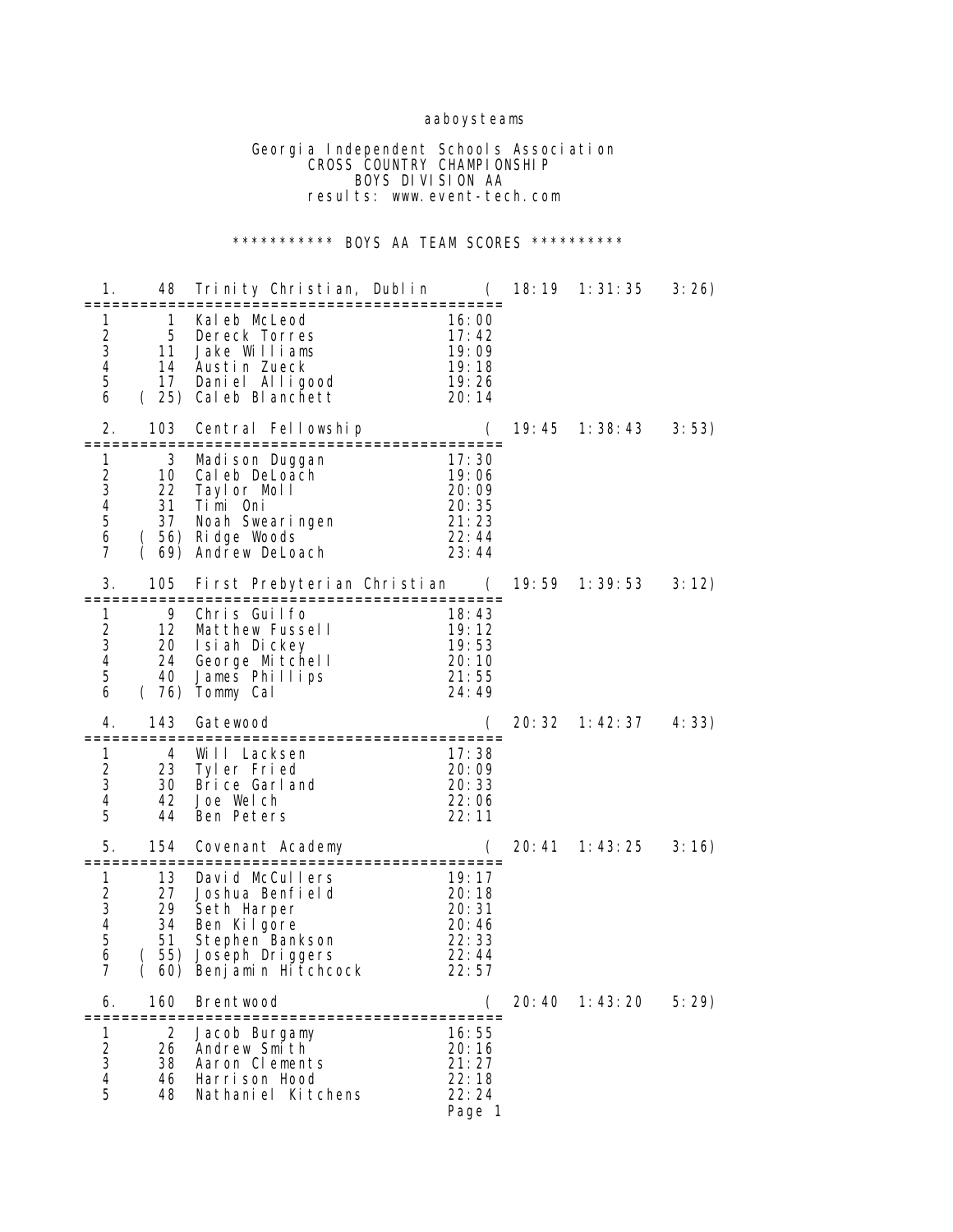| 6<br>7                                                |                                                   | (62) Zach Johnson<br>(72) Zach Smilli                                                                                                                         | aaboysteams<br>23:02<br>24:15                               |        |                                       |       |
|-------------------------------------------------------|---------------------------------------------------|---------------------------------------------------------------------------------------------------------------------------------------------------------------|-------------------------------------------------------------|--------|---------------------------------------|-------|
| 7.                                                    | 178                                               | Westminster Christian                                                                                                                                         |                                                             | 21:04  | 1: 45: 17                             | 3:38) |
| 1<br>$\overline{\mathbf{c}}$<br>3<br>4<br>5<br>6<br>7 | 16<br>21<br>28<br>52<br>61                        | ========================<br>Daniel Lanclos<br>Zach Dani el s<br>David Lanclos<br>Owen Garcia<br>Brett Reeves<br>( 64) Nic Zehna<br>( 70) John Daniel Thompson | 19:24<br>19:53<br>20:23<br>22:35<br>23:02<br>23:11<br>23:47 |        |                                       |       |
| 8.                                                    | 189<br>============                               | Oak Mountain<br>===============================                                                                                                               |                                                             |        | 21:08    1:45:39                      | 4:55) |
| 1<br>$\overline{c}$<br>3<br>4<br>5                    | 7<br>19<br>32<br>65<br>66                         | Wade Mason<br>Blake Mason<br>Blake Wilson<br>Ethan Powers<br>Peter Bober                                                                                      | 18:34<br>19:36<br>20:38<br>23:22<br>23:29                   |        |                                       |       |
| 9.                                                    | 191                                               | Unity Christian                                                                                                                                               |                                                             |        | $21: 14 \quad 1: 46: 07 \quad 4: 45)$ |       |
| 1<br>$\overline{\mathbf{c}}$<br>3<br>4<br>5<br>6      | 47<br>63                                          | 6 John Patrick Popham<br>18 Ryan Mims<br>Caleb Cox<br>57 Garrett Tate<br>Joshua Bryant<br>(73) Zayne Waits                                                    | 18:18<br>19:35<br>22:21<br>22:50<br>23:03<br>24:31          |        |                                       |       |
| 10.                                                   | 194                                               | Val wood<br>===========================                                                                                                                       | :==============                                             |        |                                       | 3:16) |
| 1<br>$\frac{2}{3}$<br>4<br>5                          | 15<br>36<br>39<br>50<br>54                        | Dallas Beal<br>Craig Smoot<br>Lance Wilkes<br>lan Mashburn<br>Tyler Phillips                                                                                  | 19:21<br>21:14<br>21:40<br>22: 28<br>22:37                  |        |                                       |       |
| 11.                                                   | 196<br>==============                             | Cottage School<br>:====================                                                                                                                       |                                                             | 21: 25 | 1: 47: 02                             | 4:15) |
| 1<br>$\overline{\mathbf{c}}$<br>3<br>4<br>ხ           | 8<br>35<br>41<br>53<br>59                         | Arthur Leach<br>Andew DesRoach<br>Al ex Lee<br>Jacob Cohen<br>Marquez Riley                                                                                   | 18:36<br>21:01<br>21:58<br>22:36<br>22: 51                  |        |                                       |       |
| 12.                                                   | 237<br>=============                              | Griffin Christian<br>=============================                                                                                                            |                                                             | 22:13  | 1:51:01                               | 2:51) |
| 1<br>$\begin{array}{c} 2 \\ 3 \\ 4 \end{array}$<br>5  | 33<br>43<br>45<br>49<br>67                        | Dakota Hayden<br>Gri ffin Hanl on<br>Jonathan Hammond<br>Jared Mattox<br>Randall Scott                                                                        | 20:39<br>22:08<br>22:16<br>22:28<br>23:30                   |        |                                       |       |
| 13.                                                   | 346                                               | Westwood                                                                                                                                                      |                                                             | 23:58  | 1:59:50                               | 1:53) |
| 1<br>2<br>3<br>4<br>5<br>6                            | 58<br>68<br>71<br>74<br>75<br>77)<br><sup>(</sup> | Matthew Hillard<br>Hayes Grogan<br>Dru Ford<br>West Rogers<br>Ryan Coker<br>Akshay Patel                                                                      | 22:51<br>23:35<br>24:05<br>24:35<br>24:44<br>24:52          |        |                                       |       |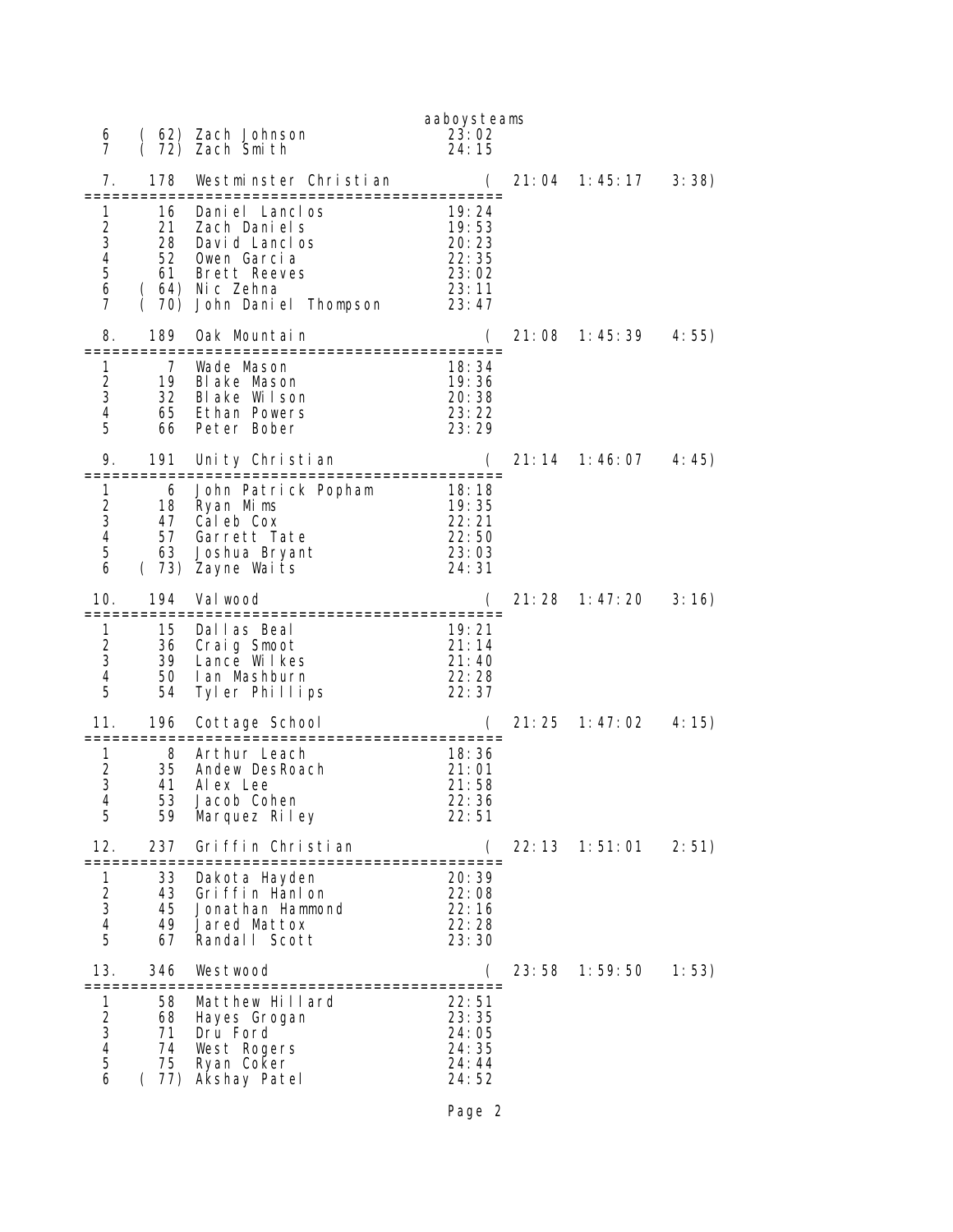aaboysteams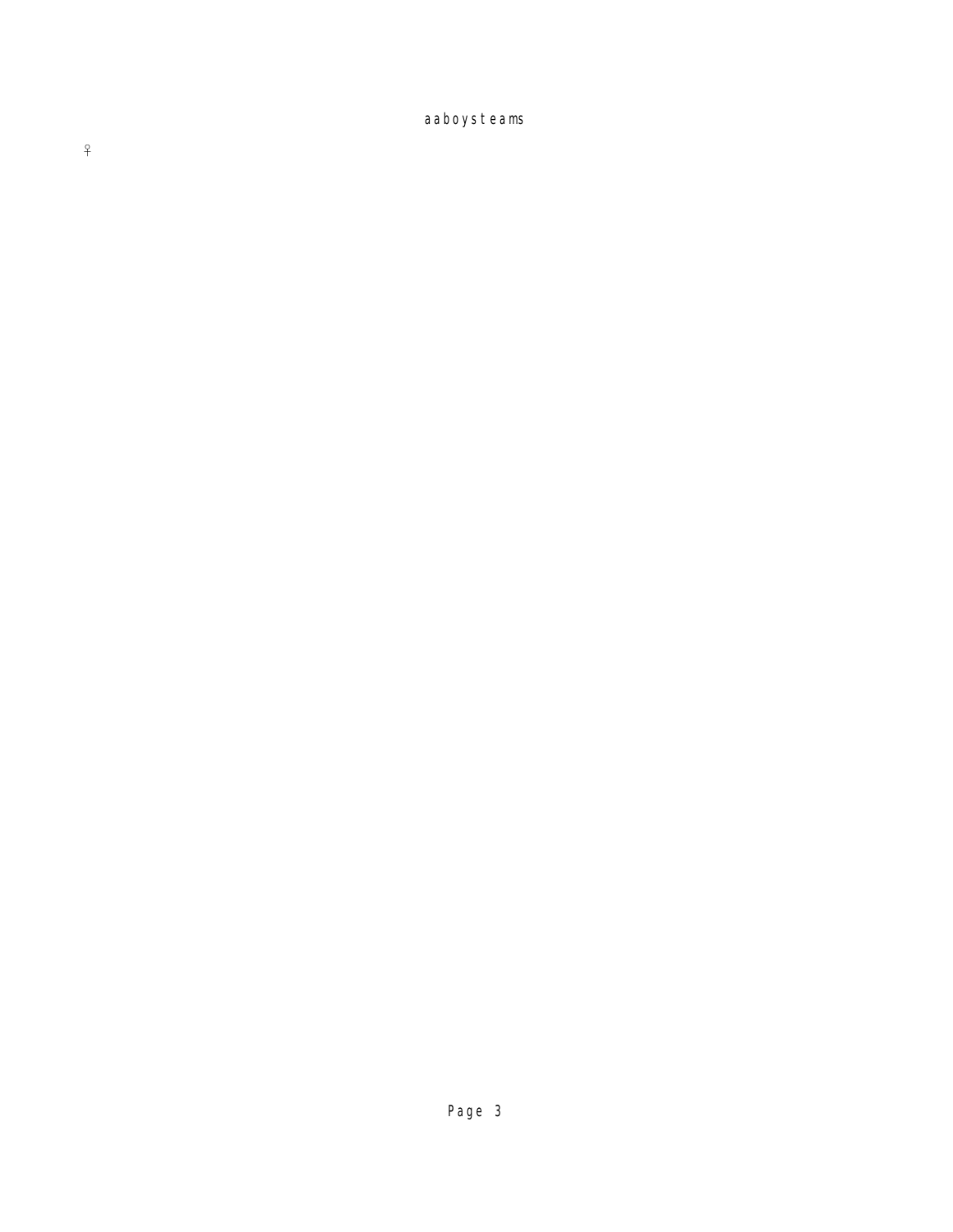## AAGI rLSOVERALL

 Georgia Independent Schools Association **CROSS COUNTRY CHAMPIONSHIP**  GIRLS DIVISION AA Results: www.event-tech.com

|        |                 | Place TmPl Bib# Name |                         | School                                                                                                                                                                                                                                        | Time       |
|--------|-----------------|----------------------|-------------------------|-----------------------------------------------------------------------------------------------------------------------------------------------------------------------------------------------------------------------------------------------|------------|
| 1      | $\sim$ 1        |                      | 316 Perra Harrell       | Westwood                                                                                                                                                                                                                                      | 20:10.07   |
|        |                 |                      | 327 Mary Alice Smoot    | Val wood                                                                                                                                                                                                                                      | 20:34.49   |
| 234567 | $\overline{2}$  |                      | 305 Courtney Been       | Frederica Academy                                                                                                                                                                                                                             | 20:41.25   |
|        | 3 <sup>7</sup>  |                      | 255 Mary Glassman       | Monsignor Donovan Catholic<br>Westminster Christian                                                                                                                                                                                           | 20: 43. 47 |
|        | $4\overline{ }$ |                      | 263 Abiğail Snyder      | Westminster Christian                                                                                                                                                                                                                         | 20:50.49   |
|        | 5 <sub>5</sub>  |                      | 296 Carley Blum         | Trinity Christian, Dublin                                                                                                                                                                                                                     | 21:04.58   |
|        | 6               |                      | 279 Emily London        | Covenant Academy                                                                                                                                                                                                                              | 21:11.60   |
| $\, 8$ |                 |                      | 321 Erica Kay           | Brentwood                                                                                                                                                                                                                                     | 21:27.32   |
| 9      | $\overline{7}$  |                      | 271 Rebecca Suh         | St Andrews School                                                                                                                                                                                                                             | 21:35.06   |
| 10     | 8               |                      | 297 Katie Rose Alligood | Trinity Christian, Dublin                                                                                                                                                                                                                     | 21:40.63   |
| 11     | 9.              |                      | 264 Morgan White        | Westminster Christian                                                                                                                                                                                                                         | 21:54.94   |
| 12     |                 |                      | 324 McKena Lipham       | Oak Mountain                                                                                                                                                                                                                                  | 22: 31. 04 |
| 13     | 10              |                      | 300 Abby Drake          | Trinity Christian, Dublin                                                                                                                                                                                                                     | 22:42.46   |
| 14     |                 |                      | 322 Shea Morris         | Central Fellowship                                                                                                                                                                                                                            | 23:03.00   |
| 15     | 11              |                      | 317 Claire Collins      | Westwood                                                                                                                                                                                                                                      | 23:09.69   |
| 16     | 12              |                      | 299 Tori Lord           | Trinity Christian, Dublin                                                                                                                                                                                                                     | 23:19.62   |
| 17     | 13              |                      | 272 Camille Wixon       | St Andrews School                                                                                                                                                                                                                             | 23:20.11   |
| 18     | 14              |                      | 273 Victoria McLaren    | St Andrews School                                                                                                                                                                                                                             | 23:23.58   |
| 19     | 15              |                      | 310 Mary McKenna        | Unity Christian                                                                                                                                                                                                                               | 23:24.70   |
| 20     | 16              |                      | 298 Sydney Shriver      | Trinity Christian, Dublin                                                                                                                                                                                                                     | 23: 32. 29 |
| 21     | 17              |                      | 256 Allison Thurston    | Monsignor Donovan Catholic                                                                                                                                                                                                                    | 23:34.68   |
| 22     |                 |                      | 262 Kirsten Lamm        | David Emanuel Academy                                                                                                                                                                                                                         | 23:45.02   |
| 23     |                 |                      | 325 Jordan Francis      | Oak Mountain                                                                                                                                                                                                                                  | 23:50.19   |
| 24     | 18              |                      | 318 Savannah Jones      | Westwood                                                                                                                                                                                                                                      | 24:01.85   |
| 25     | 19              |                      | 287 Hannah Fl oyd       | First Prebyterian Christian                                                                                                                                                                                                                   | 24:14.92   |
| 26     | 20              |                      | 302 May Williams        | Trinity Christian, Dublin                                                                                                                                                                                                                     | 24: 14. 92 |
| 27     | 21              |                      | 301 Perry Tanner        | Trinity Christian, Dublin                                                                                                                                                                                                                     | 24:15.45   |
| 28     | 22              |                      | 265 Sarah Rawls         | Westminster Christian                                                                                                                                                                                                                         | 24: 27. 31 |
| 29     | 23              |                      | 257 Lauren Jenkins      | Monsignor Donovan Catholic<br>Eirst Prebyterian Christian<br>Worst Prebyterian Christian<br>24:35.52<br>Westminster Christian<br>24:37.25<br>Westminster Christian<br>24:38.31<br>Covenant Academy<br>24:41.42<br>Unity Christian<br>24:55.62 |            |
| 30     | 24              |                      | 288 Kel sey Hi ggason   |                                                                                                                                                                                                                                               |            |
| 31     | 25              |                      | 266 Amelia Delamater    |                                                                                                                                                                                                                                               |            |
| 32     | 26              |                      | 280 Mikala Meadows      |                                                                                                                                                                                                                                               |            |
| 33     | 27              |                      | 311 Alexa Mathis        |                                                                                                                                                                                                                                               |            |
| 34     |                 |                      | 323 Sara Banks          | Central Fellowship                                                                                                                                                                                                                            | 25:00.22   |
| 35     | 28              |                      | 281 Rachel Pendley      | Covenant Academy                                                                                                                                                                                                                              | 25:12.54   |
| 36     | 29              |                      | 320 Riley Ford          | Westwood                                                                                                                                                                                                                                      | 25:28.91   |
| 37     | 30              |                      | 269 Madi McCullough     | Westminster Christian                                                                                                                                                                                                                         | 25:52.33   |
| 38     | 31              |                      | 268 Hal ey Wingo        | Westminster Christian                                                                                                                                                                                                                         | 25:57.84   |
| 39     | 32              |                      | 258 Christy Baker       | Westminster Unristian<br>Monsignor Donovan Catholic                                                                                                                                                                                           | 25:59.93   |
| 40     | 33              |                      | 267 Megan Reeves        | Westminster Christian                                                                                                                                                                                                                         | 26:01.95   |
| 41     | 34              |                      | 289 Iliana Garnica      | First Prebyterian Christian                                                                                                                                                                                                                   | 26:02.75   |
| 42     | 35              |                      | 259 Christine Cisco     | Monsignor Donovan Catholic                                                                                                                                                                                                                    | 26: 16. 79 |
| 43     | 36              |                      | 278 Madison Mitchell    | St Andrews School                                                                                                                                                                                                                             | 26:16.94   |
| 44     | 37              |                      | 282 Hailey Hawkins      | Covenant Academy                                                                                                                                                                                                                              | 26:21.88   |
| 45     | 38              |                      | 285 Karen Inouye        | Covenant Academy                                                                                                                                                                                                                              | 27:03.61   |
| 46     | 39              |                      | 292 Julia Malcolm       | First Prebyterian Christian                                                                                                                                                                                                                   | 27:27.40   |
| 47     | 40              |                      | 291 Nelly Spek          | First Prebyterian Christian                                                                                                                                                                                                                   | 27:35.66   |
| 48     | 41              |                      | 312 Mary Grace Davis    | Unity Christian                                                                                                                                                                                                                               | 28:11.01   |
| 49     | 42              |                      | 283 Hope Wheel er       | Covenant Academy                                                                                                                                                                                                                              | 28: 15. 37 |
| 50     | 43              |                      | 290 Megan Higgason      | First Prebyterian Christian                                                                                                                                                                                                                   | 28:27.35   |

#### Page 2 Georgia Independent Schools Association **CROSS COUNTRY CHAMPIONSHIP** Page 1

Page 1 - Page 1 - Page 1 - Page 1 - Page 1 - Page 1 - Page 1 - Page 1 - Page 1 - Page 1 - Page 1 - Page 1 - Page 1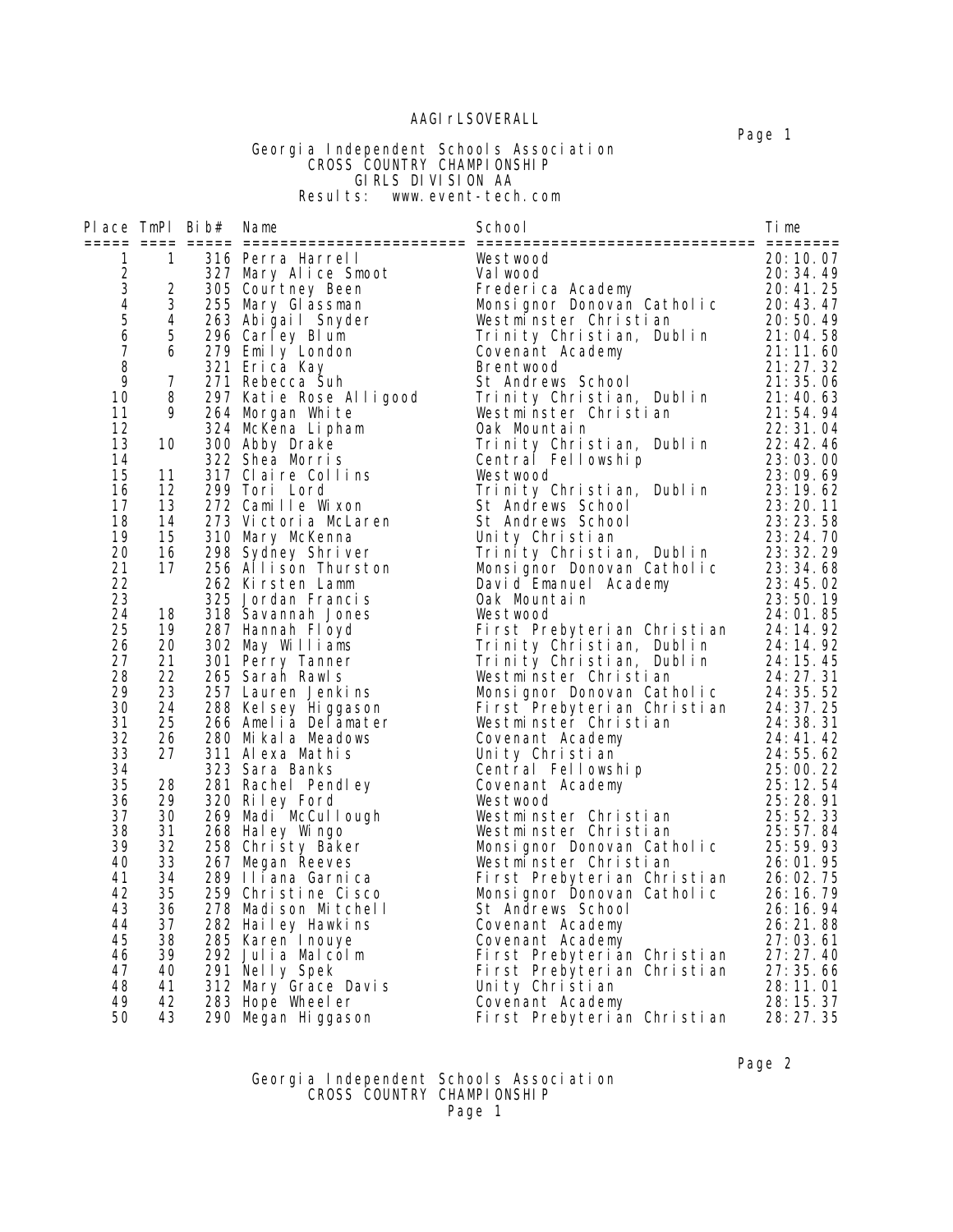#### AAGI rLSOVERALL GIRLS DIVISION AA Results: www.event-tech.com

|    |    | Place TmPl Bib# Name |                      | School                      | Ti me      |
|----|----|----------------------|----------------------|-----------------------------|------------|
|    |    |                      |                      |                             |            |
| 51 | 44 |                      | 293 El yssa Gani ca  | First Prebyterian Christian | 28: 37.07  |
| 52 |    |                      | 326 Sophi e Bi nns   | Oak Mountain                | 28:44.55   |
| 53 | 45 |                      | 284 Sarah Theus      | Covenant Academy            | 28:46.59   |
| 54 | 46 |                      | 275 Kate Maner       | St Andrews School           | 29:25.76   |
| 55 | 47 |                      | 308 Polly Howell     | Frederica Academy           | 29:40.76   |
| 56 | 48 |                      | 313 Brooklyn Stepp   | Unity Christian             | 29:49.90   |
| 57 | 49 |                      | 319 Merritt Daniels  | Westwood                    | 29:57.06   |
| 58 | 50 |                      | 306 Olivia MacArthur | Frederica Academy           | 30:12.76   |
| 59 | 51 |                      | 314 Jewell Hoskins   | Unity Christian             | 30: 33. 94 |
| 60 | 52 |                      | 307 Hannah Watkins   | Frederica Academy           | 30:34.19   |
| 61 | 53 |                      | 309 Sarah Wilson     | Frederica Academy           | 31:20.39   |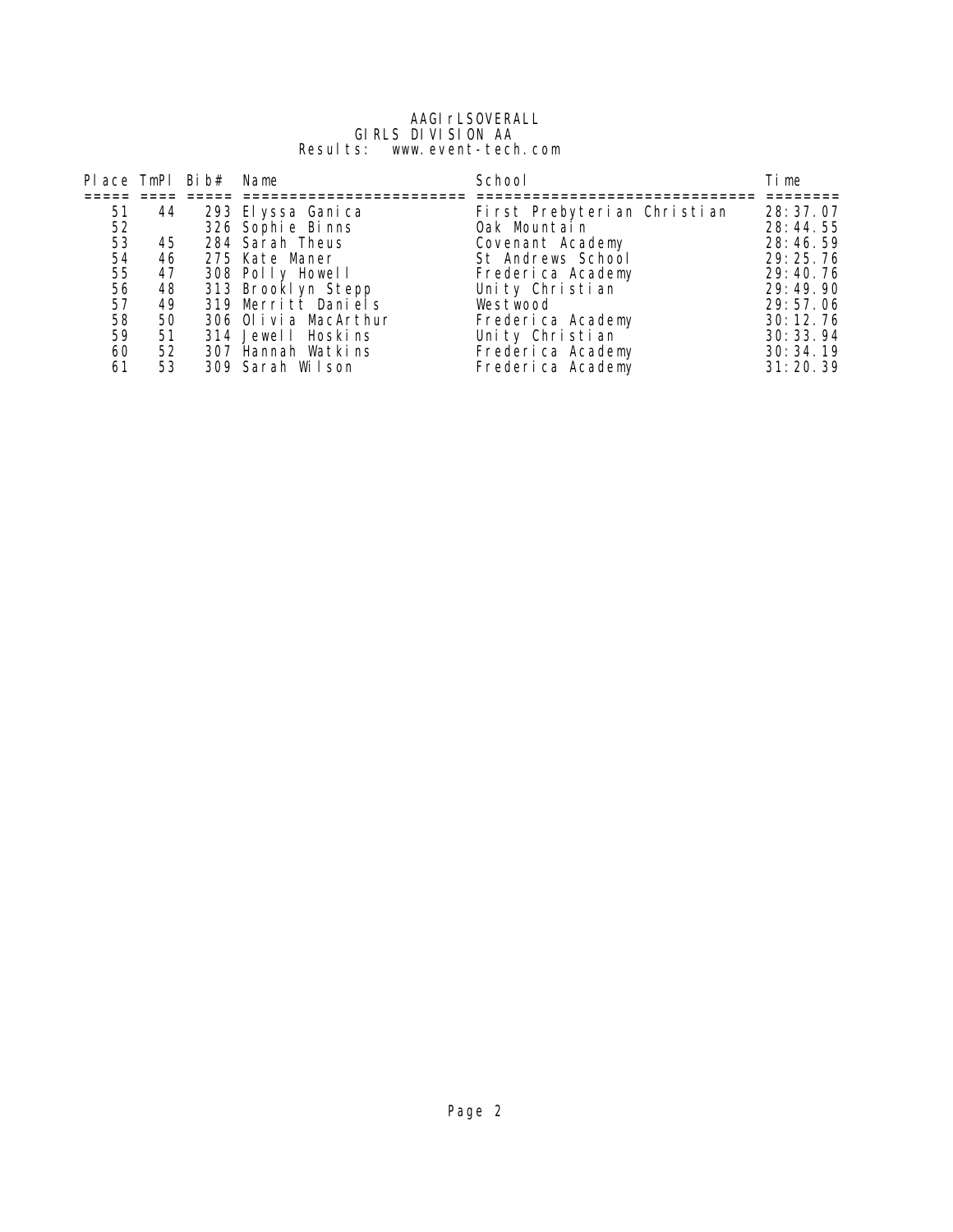## AAGIRLSTEAMS

 Georgia Independent Schools Association **CROSS COUNTRY CHAMPIONSHIP**  GIRLS DIVISION AA Results: www.event-tech.com

# \*\*\*\*\*\*\*\*\*\*\* GIRLS AA TEAM SCORES \*\*\*\*\*\*\*\*\*\*

| 1.                                                                                          | 51                               | Trinity Christian, Dublin                                                                                                          | $\overline{C}$                                                                       | 22:29  | 1:52:22          | 2:28  |
|---------------------------------------------------------------------------------------------|----------------------------------|------------------------------------------------------------------------------------------------------------------------------------|--------------------------------------------------------------------------------------|--------|------------------|-------|
| 1.<br>$\boldsymbol{2}$<br>3<br>4<br>5<br>6<br>7                                             | 8<br>10<br>16                    | 5 Carley Blum<br>Katie Rose Alligood<br>Abby Drake<br>12 Tori Lord<br>Sydney Shriver<br>20) May Williams<br>21) Perry Tanner       | 21:05<br>21:41<br>22:43<br>22: 43<br>23: 20<br>23: 33<br>24:15<br>24:16              |        |                  |       |
| 2.                                                                                          | 90<br>===========                | Westminster Christian<br>:=====================                                                                                    | (                                                                                    | 23: 34 | 1: 57: 46        | 5:02  |
| 1<br>$\overline{c}$<br>3<br>$\overline{\mathbf{4}}$<br>$\mathbf 5$<br>6<br>7                | 4<br>9<br>25<br>33)              | Abigail Snyder<br>Morgan White<br>22 Sarah Rawls<br>Amelia Delamater<br>30 Madi McCullough<br>(31) Haley Wingo<br>Megan Reeves     | 20:51<br>21:55<br>24:28<br>– <del>–</del> – 28<br>24: 39<br>25 – 7<br>25:58<br>26:02 |        |                  |       |
| 3.                                                                                          | 108                              | Westwood                                                                                                                           | $\left($                                                                             |        | 24: 34 2: 02: 50 | 9:47  |
| 1<br>$\overline{c}$<br>3<br>4<br>5                                                          | $\overline{1}$<br>11<br>18<br>49 | Perra Harrell<br>23:10<br>Claire Collins<br>Savannah Jones<br>29 Riley Ford<br>Merritt Daniels                                     | 20:11<br>24:02<br>25:29<br>29: 58                                                    |        |                  |       |
| 4.                                                                                          | 110<br>============              | Monsignor Donovan Catholic<br>===============================                                                                      | (                                                                                    | 24: 15 | 2:01:12          | 5:33) |
| $\mathbf{1}$<br>$\overline{2}$<br>3<br>4<br>5                                               | 3<br>17<br>23<br>32<br>35        | Mary Glassman<br>Allison Thurston<br>Lauren Jenkins<br>Christy Baker<br>Christine Cisco                                            | 20:44<br>23:35<br>24:36<br>26:00<br>26:17                                            |        |                  |       |
| 5.                                                                                          | 116                              | St Andrews School                                                                                                                  |                                                                                      |        | 24: 49 2: 04: 04 | 7:50) |
| 1<br>$\overline{2}$<br>3<br>4<br>5                                                          | 7<br>13<br>36<br>46              | Rebecca Suh<br>Camille Wixon<br>14 Victoria McLaren<br>Madison Mitchell<br>Kate Maner                                              | 21:36<br>23:21<br>23: 24<br>26: 17<br>29:26                                          |        |                  |       |
| 6.                                                                                          | 135                              | Covenant Academy                                                                                                                   | (                                                                                    | 24: 55 | 2:04:33          | 5:52) |
| 1<br>$\sqrt{2}$<br>3<br>$\overline{\mathcal{A}}$<br>5<br>$\boldsymbol{6}$<br>$\overline{7}$ | 6<br>26<br>28<br>38              | Emily London<br>Mi kala Meadows<br>Rachel Pendley<br>37 Hailey Hawkins<br>Karen I nouye<br>$(42)$ Hope Wheel er<br>45) Sarah Theus | 21:12<br>24:42<br>25:13<br>26:22<br>27:04<br>28:16<br>28:47<br>Page 1                |        |                  |       |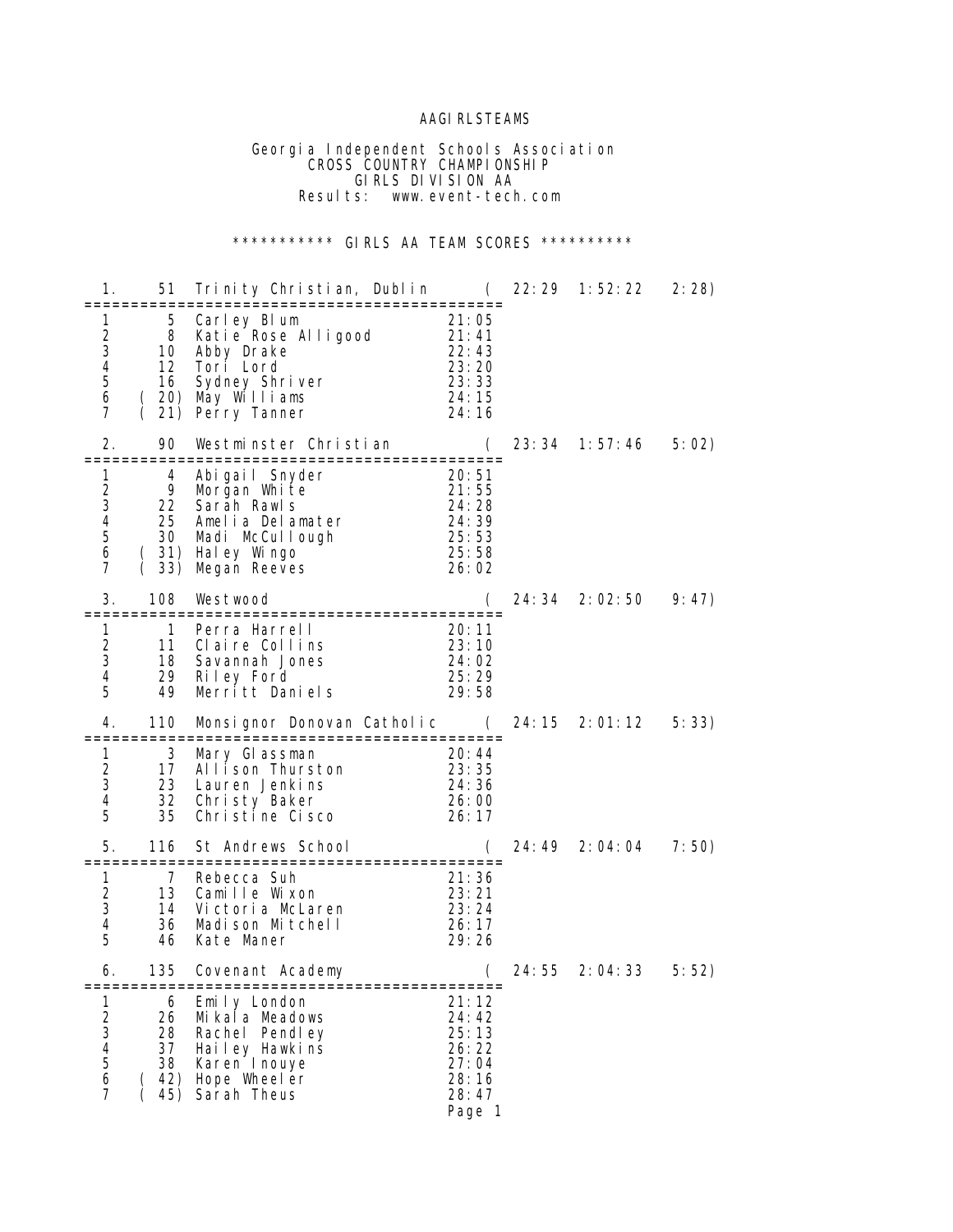# **AAGI RLSTEAMS**

| 7.                                                     |                      | 156 First Prebyterian Christian (26:00 2:10:00                                                                                              |                                                             |                  | 3:21) |
|--------------------------------------------------------|----------------------|---------------------------------------------------------------------------------------------------------------------------------------------|-------------------------------------------------------------|------------------|-------|
| 1<br>234567                                            | 24                   | 19 Hannah Floyd<br>Kel sey Higgason<br>34 Iliana Garnica<br>39 Julia Malcolm<br>40 Nelly Spek<br>(43) Megan Higgason<br>44) El yssa Gani ca | 24:15<br>24:38<br>26:03<br>27:28<br>27:36<br>28:28<br>28:38 |                  |       |
| 8.                                                     | 182                  | Unity Christian                                                                                                                             |                                                             | $27:24$ 2:16:57  | 7:09) |
| $\begin{array}{c}\n2 \\ 3 \\ 4 \\ 5\n\end{array}$      | 15<br>27<br>41       | Mary McKenna<br>Alexa Mathis<br>Mary Grace Davis<br>48 Brooklyn Stepp<br>51 Jewell Hoskins                                                  | 23:25<br>24:56<br>28: 12<br>29: 50<br>30:34                 |                  |       |
| 9.                                                     | 204                  | Frederica Academy                                                                                                                           |                                                             | 28: 31 2: 22: 32 | 10:39 |
| 1<br>$\begin{array}{c}\n2 \\ 3 \\ 4 \\ 5\n\end{array}$ | $\overline{2}$<br>50 | Courtney Been<br>47 Polly Howell<br>Olivia MacArthur<br>52 Hannah Watkins<br>53 Sarah Wilson                                                | 20:42<br>29:41<br>30:13<br>30:35<br>31:21                   |                  |       |

 $\overline{f}$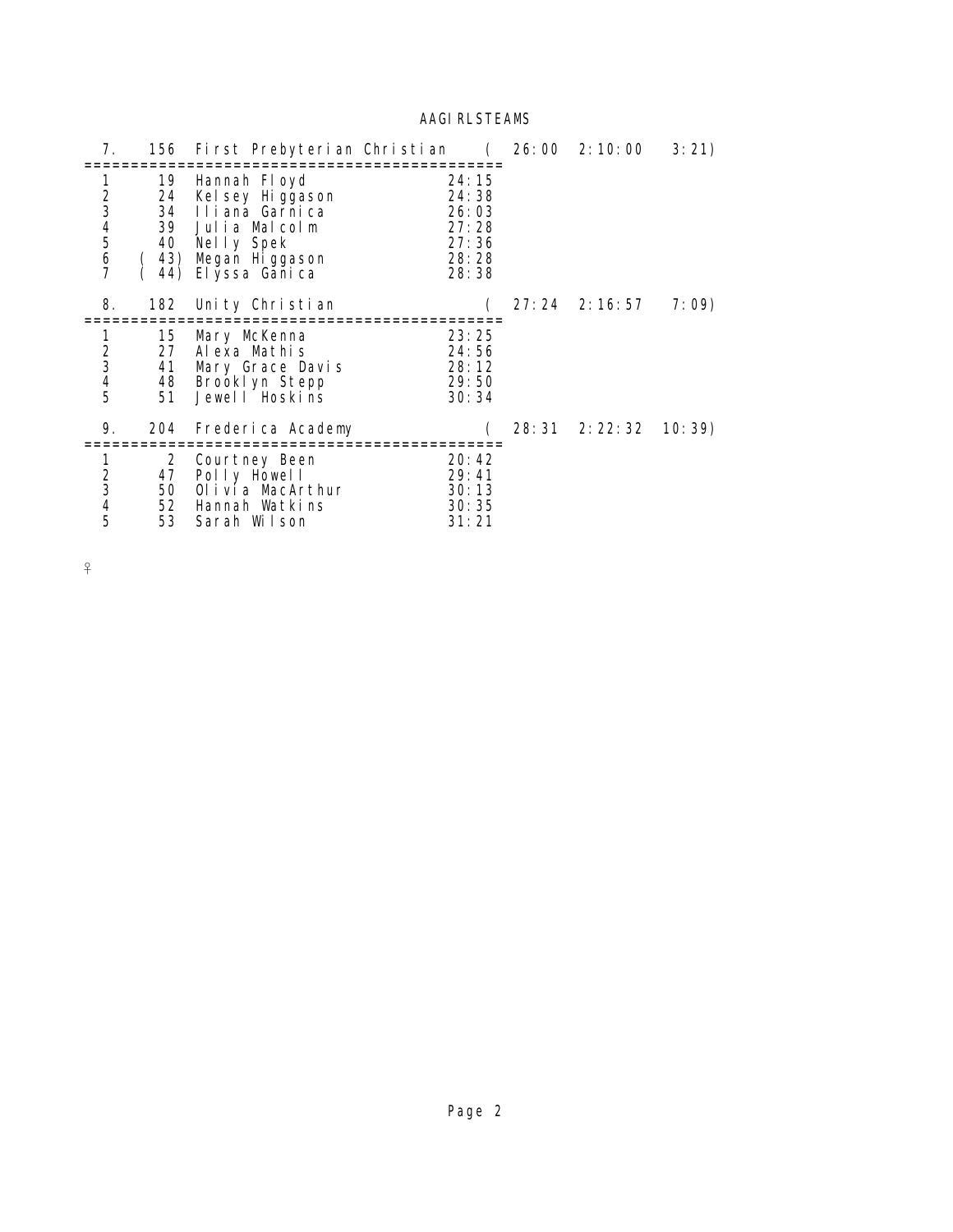## AAABOYSOVERALL

#### Georgia Independent Schools Association **CROSS COUNTRY CHAMPIONSHIP** Results@event-tech.com

## AAA BOYS

| Heritage<br>Southland<br>Mount de Sales<br>16:27.46<br>16:49.39<br>16:57.81<br>17:05.78<br>Westminster<br>Mount de Sales<br>17:26.87<br>17:31.49<br>17:36.79<br>Mill Springs Academy<br>Augusta Prep<br>17:36.87<br>17:38.70<br>Augusta Prep<br>10<br>17:39.81<br>Mount de Sales<br>11<br>11<br>155 Michael Lopez<br>17:41.73<br>Augusta Prep<br>12<br>12<br>17:43.01<br>Heri tage<br>13<br>13<br>228 Tanner Branding<br>120 Zach Vandergrift<br>137 Peyton Lockwood<br>Weber<br>17:45.55<br>Mill Springs Academy<br>14<br>14<br>17:48.16<br>15<br>15<br>136 Matt Myers<br>Ti ft Area<br>17:56.28<br>16<br>16<br>18:01.76<br>196 Zachary Lasater<br>Mount de Sales<br>196 Zachary Lasater<br>175 Matthew Mcnaughton<br>Mill Springs Academy<br>Brookwood<br>17<br>17<br>18:02.96<br>18<br>18<br>18:04.71<br>218 Alex Carico<br>19<br>19<br>121 Michael Whitesides<br>18:18.99<br>Weber<br>20<br>20<br>18:21.11<br>127 Rob Ray<br>Westfield<br>21<br>21<br>229 David Martin<br>18:23.38<br>Heri tage<br>22<br>22<br>230 Tom Pattiz<br>Heri tage<br>18:23.41<br>23<br>23<br>231 J.D. Ugl um<br>18:24.43<br>Heri tage<br>Loganville Christian<br>Stratford Academy<br>Westminster<br>24<br>24<br>217 Eric Wiley<br>18:25.70<br>25<br>25<br>237 Dyl an Ogl e<br>18:25.94<br>26<br>26<br>164 Carter Wilson<br>Westminster<br>18:26.74<br>27<br>27<br>126 Reece Hickok<br>Westfield<br>18:29.19<br>28<br>28<br>18:32.91<br>156 Eric Brown<br>Augusta Prep<br>29<br>29<br>219 Will Carico<br><b>Brookwood</b><br>18:35.95<br>30<br>30<br>157 Mark Tisler<br>173 Thomas Rodriquez<br>173 Thomas Rodriquez<br>238 Griffin Hutchins<br>146 Brian Miller<br>241 Sam Jenkins<br>241 Sam Jenkins<br>173 Thomas Rodriquez<br>173 Thomas Rodriquez<br>173 Thomas Rodriguez<br>173 Thomas Rodriguez<br><br>18:38.02<br>31<br>18:40.08<br>32<br>31<br>18:41.76<br>33<br>32<br>18:43.05<br>34<br>33<br>241 Sam Jenkins<br>Stratford Academy<br>18:43.33<br>241 Sam Jenkins Stratford Academy<br>147 Geoffrey Mcdonald Southland<br>205 Hadden Kelley Deerfield-Windsor<br>198 Jackson Dillard Mount de Sales<br>148 Brandon Looney Southland<br>137 Luke Myers Tift Area<br>240 Felton Hatcher Stratf<br>35<br>34<br>18:45.08<br>35<br>36<br>18:45.58<br>37<br>36<br>18:45.95<br>38<br>37<br>18:48.94<br>39<br>38<br>18:52.95<br>40<br>39<br>18:56.24<br>stratford Academy<br>Loganville Christian<br>41<br>40<br>18:57.53<br>42<br>41<br>19:02.90<br>43<br>42<br>158 Henry Burns<br>Augusta Prep<br>19:07.93<br>158 Henry Burns<br>239 Garrett Scarborough<br>176 Cole Landy<br>176 Cole Landy<br>178 Porter Foltz<br>178 Porter Foltz<br>211 Matthew Wegenest<br>213 Shane Vandevelde<br>18 Shane Vandevelde<br>18 Shane Vandevelde<br>176 Cole Landy<br>18 Shane V<br>43<br>19:11.52<br>44<br>19:12.77<br>45<br>44<br>19:17.82<br>46<br>45<br>47<br>19:18.90<br>46 | Place TmPl No. |    | Name | School | Time     |
|-----------------------------------------------------------------------------------------------------------------------------------------------------------------------------------------------------------------------------------------------------------------------------------------------------------------------------------------------------------------------------------------------------------------------------------------------------------------------------------------------------------------------------------------------------------------------------------------------------------------------------------------------------------------------------------------------------------------------------------------------------------------------------------------------------------------------------------------------------------------------------------------------------------------------------------------------------------------------------------------------------------------------------------------------------------------------------------------------------------------------------------------------------------------------------------------------------------------------------------------------------------------------------------------------------------------------------------------------------------------------------------------------------------------------------------------------------------------------------------------------------------------------------------------------------------------------------------------------------------------------------------------------------------------------------------------------------------------------------------------------------------------------------------------------------------------------------------------------------------------------------------------------------------------------------------------------------------------------------------------------------------------------------------------------------------------------------------------------------------------------------------------------------------------------------------------------------------------------------------------------------------------------------------------------------------------------------------------------------------------------------------------------------------------------------------------------------------------------------------------------------------------------------------------------------------------------------------------------------------------------------------------------------------------------------------------------------------------------------------------------------------------------------------------------------------------------------------------------------|----------------|----|------|--------|----------|
|                                                                                                                                                                                                                                                                                                                                                                                                                                                                                                                                                                                                                                                                                                                                                                                                                                                                                                                                                                                                                                                                                                                                                                                                                                                                                                                                                                                                                                                                                                                                                                                                                                                                                                                                                                                                                                                                                                                                                                                                                                                                                                                                                                                                                                                                                                                                                                                                                                                                                                                                                                                                                                                                                                                                                                                                                                                     |                |    |      |        |          |
|                                                                                                                                                                                                                                                                                                                                                                                                                                                                                                                                                                                                                                                                                                                                                                                                                                                                                                                                                                                                                                                                                                                                                                                                                                                                                                                                                                                                                                                                                                                                                                                                                                                                                                                                                                                                                                                                                                                                                                                                                                                                                                                                                                                                                                                                                                                                                                                                                                                                                                                                                                                                                                                                                                                                                                                                                                                     |                |    |      |        |          |
|                                                                                                                                                                                                                                                                                                                                                                                                                                                                                                                                                                                                                                                                                                                                                                                                                                                                                                                                                                                                                                                                                                                                                                                                                                                                                                                                                                                                                                                                                                                                                                                                                                                                                                                                                                                                                                                                                                                                                                                                                                                                                                                                                                                                                                                                                                                                                                                                                                                                                                                                                                                                                                                                                                                                                                                                                                                     |                |    |      |        |          |
|                                                                                                                                                                                                                                                                                                                                                                                                                                                                                                                                                                                                                                                                                                                                                                                                                                                                                                                                                                                                                                                                                                                                                                                                                                                                                                                                                                                                                                                                                                                                                                                                                                                                                                                                                                                                                                                                                                                                                                                                                                                                                                                                                                                                                                                                                                                                                                                                                                                                                                                                                                                                                                                                                                                                                                                                                                                     |                |    |      |        |          |
|                                                                                                                                                                                                                                                                                                                                                                                                                                                                                                                                                                                                                                                                                                                                                                                                                                                                                                                                                                                                                                                                                                                                                                                                                                                                                                                                                                                                                                                                                                                                                                                                                                                                                                                                                                                                                                                                                                                                                                                                                                                                                                                                                                                                                                                                                                                                                                                                                                                                                                                                                                                                                                                                                                                                                                                                                                                     |                |    |      |        |          |
|                                                                                                                                                                                                                                                                                                                                                                                                                                                                                                                                                                                                                                                                                                                                                                                                                                                                                                                                                                                                                                                                                                                                                                                                                                                                                                                                                                                                                                                                                                                                                                                                                                                                                                                                                                                                                                                                                                                                                                                                                                                                                                                                                                                                                                                                                                                                                                                                                                                                                                                                                                                                                                                                                                                                                                                                                                                     |                |    |      |        |          |
|                                                                                                                                                                                                                                                                                                                                                                                                                                                                                                                                                                                                                                                                                                                                                                                                                                                                                                                                                                                                                                                                                                                                                                                                                                                                                                                                                                                                                                                                                                                                                                                                                                                                                                                                                                                                                                                                                                                                                                                                                                                                                                                                                                                                                                                                                                                                                                                                                                                                                                                                                                                                                                                                                                                                                                                                                                                     |                |    |      |        |          |
|                                                                                                                                                                                                                                                                                                                                                                                                                                                                                                                                                                                                                                                                                                                                                                                                                                                                                                                                                                                                                                                                                                                                                                                                                                                                                                                                                                                                                                                                                                                                                                                                                                                                                                                                                                                                                                                                                                                                                                                                                                                                                                                                                                                                                                                                                                                                                                                                                                                                                                                                                                                                                                                                                                                                                                                                                                                     |                |    |      |        |          |
|                                                                                                                                                                                                                                                                                                                                                                                                                                                                                                                                                                                                                                                                                                                                                                                                                                                                                                                                                                                                                                                                                                                                                                                                                                                                                                                                                                                                                                                                                                                                                                                                                                                                                                                                                                                                                                                                                                                                                                                                                                                                                                                                                                                                                                                                                                                                                                                                                                                                                                                                                                                                                                                                                                                                                                                                                                                     |                |    |      |        |          |
|                                                                                                                                                                                                                                                                                                                                                                                                                                                                                                                                                                                                                                                                                                                                                                                                                                                                                                                                                                                                                                                                                                                                                                                                                                                                                                                                                                                                                                                                                                                                                                                                                                                                                                                                                                                                                                                                                                                                                                                                                                                                                                                                                                                                                                                                                                                                                                                                                                                                                                                                                                                                                                                                                                                                                                                                                                                     |                |    |      |        |          |
|                                                                                                                                                                                                                                                                                                                                                                                                                                                                                                                                                                                                                                                                                                                                                                                                                                                                                                                                                                                                                                                                                                                                                                                                                                                                                                                                                                                                                                                                                                                                                                                                                                                                                                                                                                                                                                                                                                                                                                                                                                                                                                                                                                                                                                                                                                                                                                                                                                                                                                                                                                                                                                                                                                                                                                                                                                                     |                |    |      |        |          |
|                                                                                                                                                                                                                                                                                                                                                                                                                                                                                                                                                                                                                                                                                                                                                                                                                                                                                                                                                                                                                                                                                                                                                                                                                                                                                                                                                                                                                                                                                                                                                                                                                                                                                                                                                                                                                                                                                                                                                                                                                                                                                                                                                                                                                                                                                                                                                                                                                                                                                                                                                                                                                                                                                                                                                                                                                                                     |                |    |      |        |          |
|                                                                                                                                                                                                                                                                                                                                                                                                                                                                                                                                                                                                                                                                                                                                                                                                                                                                                                                                                                                                                                                                                                                                                                                                                                                                                                                                                                                                                                                                                                                                                                                                                                                                                                                                                                                                                                                                                                                                                                                                                                                                                                                                                                                                                                                                                                                                                                                                                                                                                                                                                                                                                                                                                                                                                                                                                                                     |                |    |      |        |          |
|                                                                                                                                                                                                                                                                                                                                                                                                                                                                                                                                                                                                                                                                                                                                                                                                                                                                                                                                                                                                                                                                                                                                                                                                                                                                                                                                                                                                                                                                                                                                                                                                                                                                                                                                                                                                                                                                                                                                                                                                                                                                                                                                                                                                                                                                                                                                                                                                                                                                                                                                                                                                                                                                                                                                                                                                                                                     |                |    |      |        |          |
|                                                                                                                                                                                                                                                                                                                                                                                                                                                                                                                                                                                                                                                                                                                                                                                                                                                                                                                                                                                                                                                                                                                                                                                                                                                                                                                                                                                                                                                                                                                                                                                                                                                                                                                                                                                                                                                                                                                                                                                                                                                                                                                                                                                                                                                                                                                                                                                                                                                                                                                                                                                                                                                                                                                                                                                                                                                     |                |    |      |        |          |
|                                                                                                                                                                                                                                                                                                                                                                                                                                                                                                                                                                                                                                                                                                                                                                                                                                                                                                                                                                                                                                                                                                                                                                                                                                                                                                                                                                                                                                                                                                                                                                                                                                                                                                                                                                                                                                                                                                                                                                                                                                                                                                                                                                                                                                                                                                                                                                                                                                                                                                                                                                                                                                                                                                                                                                                                                                                     |                |    |      |        |          |
|                                                                                                                                                                                                                                                                                                                                                                                                                                                                                                                                                                                                                                                                                                                                                                                                                                                                                                                                                                                                                                                                                                                                                                                                                                                                                                                                                                                                                                                                                                                                                                                                                                                                                                                                                                                                                                                                                                                                                                                                                                                                                                                                                                                                                                                                                                                                                                                                                                                                                                                                                                                                                                                                                                                                                                                                                                                     |                |    |      |        |          |
|                                                                                                                                                                                                                                                                                                                                                                                                                                                                                                                                                                                                                                                                                                                                                                                                                                                                                                                                                                                                                                                                                                                                                                                                                                                                                                                                                                                                                                                                                                                                                                                                                                                                                                                                                                                                                                                                                                                                                                                                                                                                                                                                                                                                                                                                                                                                                                                                                                                                                                                                                                                                                                                                                                                                                                                                                                                     |                |    |      |        |          |
|                                                                                                                                                                                                                                                                                                                                                                                                                                                                                                                                                                                                                                                                                                                                                                                                                                                                                                                                                                                                                                                                                                                                                                                                                                                                                                                                                                                                                                                                                                                                                                                                                                                                                                                                                                                                                                                                                                                                                                                                                                                                                                                                                                                                                                                                                                                                                                                                                                                                                                                                                                                                                                                                                                                                                                                                                                                     |                |    |      |        |          |
|                                                                                                                                                                                                                                                                                                                                                                                                                                                                                                                                                                                                                                                                                                                                                                                                                                                                                                                                                                                                                                                                                                                                                                                                                                                                                                                                                                                                                                                                                                                                                                                                                                                                                                                                                                                                                                                                                                                                                                                                                                                                                                                                                                                                                                                                                                                                                                                                                                                                                                                                                                                                                                                                                                                                                                                                                                                     |                |    |      |        |          |
|                                                                                                                                                                                                                                                                                                                                                                                                                                                                                                                                                                                                                                                                                                                                                                                                                                                                                                                                                                                                                                                                                                                                                                                                                                                                                                                                                                                                                                                                                                                                                                                                                                                                                                                                                                                                                                                                                                                                                                                                                                                                                                                                                                                                                                                                                                                                                                                                                                                                                                                                                                                                                                                                                                                                                                                                                                                     |                |    |      |        |          |
|                                                                                                                                                                                                                                                                                                                                                                                                                                                                                                                                                                                                                                                                                                                                                                                                                                                                                                                                                                                                                                                                                                                                                                                                                                                                                                                                                                                                                                                                                                                                                                                                                                                                                                                                                                                                                                                                                                                                                                                                                                                                                                                                                                                                                                                                                                                                                                                                                                                                                                                                                                                                                                                                                                                                                                                                                                                     |                |    |      |        |          |
|                                                                                                                                                                                                                                                                                                                                                                                                                                                                                                                                                                                                                                                                                                                                                                                                                                                                                                                                                                                                                                                                                                                                                                                                                                                                                                                                                                                                                                                                                                                                                                                                                                                                                                                                                                                                                                                                                                                                                                                                                                                                                                                                                                                                                                                                                                                                                                                                                                                                                                                                                                                                                                                                                                                                                                                                                                                     |                |    |      |        |          |
|                                                                                                                                                                                                                                                                                                                                                                                                                                                                                                                                                                                                                                                                                                                                                                                                                                                                                                                                                                                                                                                                                                                                                                                                                                                                                                                                                                                                                                                                                                                                                                                                                                                                                                                                                                                                                                                                                                                                                                                                                                                                                                                                                                                                                                                                                                                                                                                                                                                                                                                                                                                                                                                                                                                                                                                                                                                     |                |    |      |        |          |
|                                                                                                                                                                                                                                                                                                                                                                                                                                                                                                                                                                                                                                                                                                                                                                                                                                                                                                                                                                                                                                                                                                                                                                                                                                                                                                                                                                                                                                                                                                                                                                                                                                                                                                                                                                                                                                                                                                                                                                                                                                                                                                                                                                                                                                                                                                                                                                                                                                                                                                                                                                                                                                                                                                                                                                                                                                                     |                |    |      |        |          |
|                                                                                                                                                                                                                                                                                                                                                                                                                                                                                                                                                                                                                                                                                                                                                                                                                                                                                                                                                                                                                                                                                                                                                                                                                                                                                                                                                                                                                                                                                                                                                                                                                                                                                                                                                                                                                                                                                                                                                                                                                                                                                                                                                                                                                                                                                                                                                                                                                                                                                                                                                                                                                                                                                                                                                                                                                                                     |                |    |      |        |          |
|                                                                                                                                                                                                                                                                                                                                                                                                                                                                                                                                                                                                                                                                                                                                                                                                                                                                                                                                                                                                                                                                                                                                                                                                                                                                                                                                                                                                                                                                                                                                                                                                                                                                                                                                                                                                                                                                                                                                                                                                                                                                                                                                                                                                                                                                                                                                                                                                                                                                                                                                                                                                                                                                                                                                                                                                                                                     |                |    |      |        |          |
|                                                                                                                                                                                                                                                                                                                                                                                                                                                                                                                                                                                                                                                                                                                                                                                                                                                                                                                                                                                                                                                                                                                                                                                                                                                                                                                                                                                                                                                                                                                                                                                                                                                                                                                                                                                                                                                                                                                                                                                                                                                                                                                                                                                                                                                                                                                                                                                                                                                                                                                                                                                                                                                                                                                                                                                                                                                     |                |    |      |        |          |
|                                                                                                                                                                                                                                                                                                                                                                                                                                                                                                                                                                                                                                                                                                                                                                                                                                                                                                                                                                                                                                                                                                                                                                                                                                                                                                                                                                                                                                                                                                                                                                                                                                                                                                                                                                                                                                                                                                                                                                                                                                                                                                                                                                                                                                                                                                                                                                                                                                                                                                                                                                                                                                                                                                                                                                                                                                                     |                |    |      |        |          |
|                                                                                                                                                                                                                                                                                                                                                                                                                                                                                                                                                                                                                                                                                                                                                                                                                                                                                                                                                                                                                                                                                                                                                                                                                                                                                                                                                                                                                                                                                                                                                                                                                                                                                                                                                                                                                                                                                                                                                                                                                                                                                                                                                                                                                                                                                                                                                                                                                                                                                                                                                                                                                                                                                                                                                                                                                                                     |                |    |      |        |          |
|                                                                                                                                                                                                                                                                                                                                                                                                                                                                                                                                                                                                                                                                                                                                                                                                                                                                                                                                                                                                                                                                                                                                                                                                                                                                                                                                                                                                                                                                                                                                                                                                                                                                                                                                                                                                                                                                                                                                                                                                                                                                                                                                                                                                                                                                                                                                                                                                                                                                                                                                                                                                                                                                                                                                                                                                                                                     |                |    |      |        |          |
|                                                                                                                                                                                                                                                                                                                                                                                                                                                                                                                                                                                                                                                                                                                                                                                                                                                                                                                                                                                                                                                                                                                                                                                                                                                                                                                                                                                                                                                                                                                                                                                                                                                                                                                                                                                                                                                                                                                                                                                                                                                                                                                                                                                                                                                                                                                                                                                                                                                                                                                                                                                                                                                                                                                                                                                                                                                     |                |    |      |        |          |
|                                                                                                                                                                                                                                                                                                                                                                                                                                                                                                                                                                                                                                                                                                                                                                                                                                                                                                                                                                                                                                                                                                                                                                                                                                                                                                                                                                                                                                                                                                                                                                                                                                                                                                                                                                                                                                                                                                                                                                                                                                                                                                                                                                                                                                                                                                                                                                                                                                                                                                                                                                                                                                                                                                                                                                                                                                                     |                |    |      |        |          |
|                                                                                                                                                                                                                                                                                                                                                                                                                                                                                                                                                                                                                                                                                                                                                                                                                                                                                                                                                                                                                                                                                                                                                                                                                                                                                                                                                                                                                                                                                                                                                                                                                                                                                                                                                                                                                                                                                                                                                                                                                                                                                                                                                                                                                                                                                                                                                                                                                                                                                                                                                                                                                                                                                                                                                                                                                                                     |                |    |      |        |          |
|                                                                                                                                                                                                                                                                                                                                                                                                                                                                                                                                                                                                                                                                                                                                                                                                                                                                                                                                                                                                                                                                                                                                                                                                                                                                                                                                                                                                                                                                                                                                                                                                                                                                                                                                                                                                                                                                                                                                                                                                                                                                                                                                                                                                                                                                                                                                                                                                                                                                                                                                                                                                                                                                                                                                                                                                                                                     |                |    |      |        |          |
|                                                                                                                                                                                                                                                                                                                                                                                                                                                                                                                                                                                                                                                                                                                                                                                                                                                                                                                                                                                                                                                                                                                                                                                                                                                                                                                                                                                                                                                                                                                                                                                                                                                                                                                                                                                                                                                                                                                                                                                                                                                                                                                                                                                                                                                                                                                                                                                                                                                                                                                                                                                                                                                                                                                                                                                                                                                     |                |    |      |        |          |
|                                                                                                                                                                                                                                                                                                                                                                                                                                                                                                                                                                                                                                                                                                                                                                                                                                                                                                                                                                                                                                                                                                                                                                                                                                                                                                                                                                                                                                                                                                                                                                                                                                                                                                                                                                                                                                                                                                                                                                                                                                                                                                                                                                                                                                                                                                                                                                                                                                                                                                                                                                                                                                                                                                                                                                                                                                                     |                |    |      |        |          |
|                                                                                                                                                                                                                                                                                                                                                                                                                                                                                                                                                                                                                                                                                                                                                                                                                                                                                                                                                                                                                                                                                                                                                                                                                                                                                                                                                                                                                                                                                                                                                                                                                                                                                                                                                                                                                                                                                                                                                                                                                                                                                                                                                                                                                                                                                                                                                                                                                                                                                                                                                                                                                                                                                                                                                                                                                                                     |                |    |      |        |          |
|                                                                                                                                                                                                                                                                                                                                                                                                                                                                                                                                                                                                                                                                                                                                                                                                                                                                                                                                                                                                                                                                                                                                                                                                                                                                                                                                                                                                                                                                                                                                                                                                                                                                                                                                                                                                                                                                                                                                                                                                                                                                                                                                                                                                                                                                                                                                                                                                                                                                                                                                                                                                                                                                                                                                                                                                                                                     |                |    |      |        |          |
|                                                                                                                                                                                                                                                                                                                                                                                                                                                                                                                                                                                                                                                                                                                                                                                                                                                                                                                                                                                                                                                                                                                                                                                                                                                                                                                                                                                                                                                                                                                                                                                                                                                                                                                                                                                                                                                                                                                                                                                                                                                                                                                                                                                                                                                                                                                                                                                                                                                                                                                                                                                                                                                                                                                                                                                                                                                     |                |    |      |        |          |
|                                                                                                                                                                                                                                                                                                                                                                                                                                                                                                                                                                                                                                                                                                                                                                                                                                                                                                                                                                                                                                                                                                                                                                                                                                                                                                                                                                                                                                                                                                                                                                                                                                                                                                                                                                                                                                                                                                                                                                                                                                                                                                                                                                                                                                                                                                                                                                                                                                                                                                                                                                                                                                                                                                                                                                                                                                                     |                |    |      |        |          |
|                                                                                                                                                                                                                                                                                                                                                                                                                                                                                                                                                                                                                                                                                                                                                                                                                                                                                                                                                                                                                                                                                                                                                                                                                                                                                                                                                                                                                                                                                                                                                                                                                                                                                                                                                                                                                                                                                                                                                                                                                                                                                                                                                                                                                                                                                                                                                                                                                                                                                                                                                                                                                                                                                                                                                                                                                                                     |                |    |      |        |          |
|                                                                                                                                                                                                                                                                                                                                                                                                                                                                                                                                                                                                                                                                                                                                                                                                                                                                                                                                                                                                                                                                                                                                                                                                                                                                                                                                                                                                                                                                                                                                                                                                                                                                                                                                                                                                                                                                                                                                                                                                                                                                                                                                                                                                                                                                                                                                                                                                                                                                                                                                                                                                                                                                                                                                                                                                                                                     |                |    |      |        |          |
|                                                                                                                                                                                                                                                                                                                                                                                                                                                                                                                                                                                                                                                                                                                                                                                                                                                                                                                                                                                                                                                                                                                                                                                                                                                                                                                                                                                                                                                                                                                                                                                                                                                                                                                                                                                                                                                                                                                                                                                                                                                                                                                                                                                                                                                                                                                                                                                                                                                                                                                                                                                                                                                                                                                                                                                                                                                     |                |    |      |        |          |
|                                                                                                                                                                                                                                                                                                                                                                                                                                                                                                                                                                                                                                                                                                                                                                                                                                                                                                                                                                                                                                                                                                                                                                                                                                                                                                                                                                                                                                                                                                                                                                                                                                                                                                                                                                                                                                                                                                                                                                                                                                                                                                                                                                                                                                                                                                                                                                                                                                                                                                                                                                                                                                                                                                                                                                                                                                                     |                |    |      |        |          |
|                                                                                                                                                                                                                                                                                                                                                                                                                                                                                                                                                                                                                                                                                                                                                                                                                                                                                                                                                                                                                                                                                                                                                                                                                                                                                                                                                                                                                                                                                                                                                                                                                                                                                                                                                                                                                                                                                                                                                                                                                                                                                                                                                                                                                                                                                                                                                                                                                                                                                                                                                                                                                                                                                                                                                                                                                                                     |                |    |      |        |          |
|                                                                                                                                                                                                                                                                                                                                                                                                                                                                                                                                                                                                                                                                                                                                                                                                                                                                                                                                                                                                                                                                                                                                                                                                                                                                                                                                                                                                                                                                                                                                                                                                                                                                                                                                                                                                                                                                                                                                                                                                                                                                                                                                                                                                                                                                                                                                                                                                                                                                                                                                                                                                                                                                                                                                                                                                                                                     | 48             | 47 |      |        | 19:25.03 |
| 49<br>19:25.39<br>48                                                                                                                                                                                                                                                                                                                                                                                                                                                                                                                                                                                                                                                                                                                                                                                                                                                                                                                                                                                                                                                                                                                                                                                                                                                                                                                                                                                                                                                                                                                                                                                                                                                                                                                                                                                                                                                                                                                                                                                                                                                                                                                                                                                                                                                                                                                                                                                                                                                                                                                                                                                                                                                                                                                                                                                                                                |                |    |      |        |          |
| 50<br>19:31.81<br>49<br>242 Mitchell Freyermuth<br>Stratford Academy                                                                                                                                                                                                                                                                                                                                                                                                                                                                                                                                                                                                                                                                                                                                                                                                                                                                                                                                                                                                                                                                                                                                                                                                                                                                                                                                                                                                                                                                                                                                                                                                                                                                                                                                                                                                                                                                                                                                                                                                                                                                                                                                                                                                                                                                                                                                                                                                                                                                                                                                                                                                                                                                                                                                                                                |                |    |      |        |          |

Page 1 - Page 1 - Page 1 - Page 1 - Page 1 - Page 1 - Page 1 - Page 1 - Page 1 - Page 1 - Page 1 - Page 1 - Page 1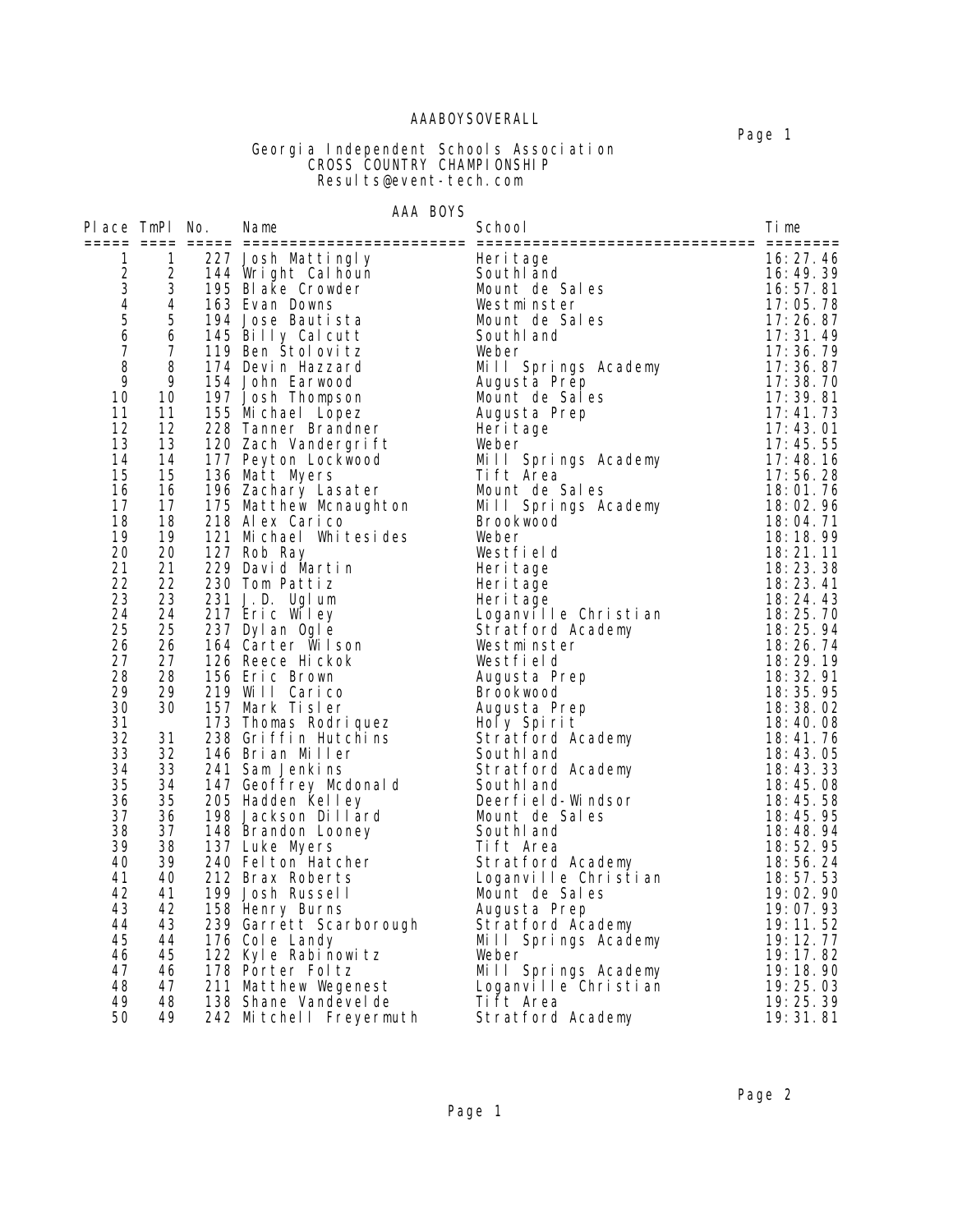### AAABOYSOVERALL Georgia Independent Schools Association **CROSS COUNTRY CHAMPIONSHIP** Results@event-tech.com

|                |          | AAA BOYS                                                   |                        |                      |
|----------------|----------|------------------------------------------------------------|------------------------|----------------------|
| Place TmPl No. |          | Name                                                       | School                 | Ti me                |
| 51             | 50       | 206 Fletcher White                                         | Deerfield-Windsor      | 19:34.93             |
| 52             | 51       | 167 Caleb Lively                                           | Westminster            | 19:43.46             |
| 53             | 52       | 161 Joey Lawrence                                          | Augusta Prep           | 19:44.77             |
| 54             | 53       | 160 Spencer King                                           | Augusta Prep           | 19:48.36             |
| 55             | 54       | 165 Sam Johnson                                            | Westminster            | 19:55.65             |
| 56             | 55       | 150 Alex Arnold                                            | South and              | 19:58.10             |
| 57             | 56       | 200 Julius Andrada<br>232 Tristan Stoffle                  | Mount de Sales         | 19:59.25             |
| 58             | 57       |                                                            | Heri tage              | 20:01.66             |
| 59             | 58       | 149 Ellis Ivey                                             | Southl and             | 20:03.13             |
| 60             | 59       | 207 Cody Callahan                                          | Deerfield-Windsor      | 20:04.65             |
| 61             | 60       | 184 Bill Sheppard                                          | Bul I och              | 20:09.24             |
| 62             | 61       | 243 Trevor Hill                                            | Stratford Academy      | 20:10.42             |
| 63             | 62       | 140 Zach Willis                                            | Tift Area              | 20:14.29             |
| 64             | 63       | 166 Jonathan Legg                                          | Westminster            | 20:16.67             |
| 65             | 64       | 185 Christopher Williams                                   | Bul I och              | 20: 20. 80           |
| 66             | 65       | 204 Marcus Gouthro                                         | Deerfield-Windsor      | 20:24.12             |
| 67             | 66       | 141 Cam Baker                                              | Tift Area              | 20:38.33             |
| 68             | 67       | 248 Joel Henson                                            | Tattnall Square        | 20:38.43             |
| 69             | 68       | 128 Griffin Cawthon                                        | Westfield              | 20:47.40             |
| 70             | 69       | 129 Conner Cawthon                                         | Westfield              | 20:50.18             |
| 71             | 70       | 214 Anthony French                                         | Loganville Christian   | 20:51.90             |
| 72             | 71       | 168 Rod Bayliss                                            | Westminster            | 20:52.48             |
| 73             | 72       | 186 Cody Lani er                                           | Bul I och              | 20:57.68             |
| 74             | 73       | 181 Carter Cassel                                          | Mill Springs Academy   | 21:00.81             |
| 75             | 74       | 139 Levi Moore                                             | Tift Area              | 21:02.91             |
| 76             | 75       | 139 Levi Muore<br>215 Benjamin Briggs<br>247 Kody Robinson | Loganville Christian   | 21:05.32             |
| 77             | 76       |                                                            | Tattnall Square        | 21:09.99             |
| 78             | 77<br>78 | 180 Ben Hendren                                            | Mill Springs Academy   | 21:10.66             |
| 79<br>80       |          | 188 Preston Nevil-Rincon                                   | Bul I och              | 21:11.66             |
| 81             | 79<br>80 | 131 Micah Moore                                            | Westfield<br>Bul I och | 21:13.27<br>21:15.32 |
| 82             | 81       | 187 Themba Twala<br>208 Jackson Allegood                   | Deerfield-Windsor      | 21:16.05             |
| 83             | 82       | 142 Luke Dean                                              | Tift Area              | 21:16.98             |
| 84             | 83       | 220 William Harrer                                         | <b>Brookwood</b>       | 21:17.43             |
| 85             | 84       | 123 Josh Cohen                                             | Weber                  | 21:19.97             |
| 86             | 85       | 209 Jackson Eubanks                                        | Deerfield-Windsor      | 21:25.51             |
| 87             | 86       | 169 Thomas Williamson                                      | Westminster            | 21:32.99             |
| 88             | 87       | 216 Aaron Ross                                             | Loganville Christian   | 21:39.35             |
| 89             | 88       | 130 Bryce Westmoreland                                     | Westfield              | 21:46.00             |
| 90             | 89       | 249 Hunter Stringer                                        | Tattnall Square        | 22:00.37             |
| 91             | 90       | 213 Colin Reece                                            | Loganville Christian   | 22:03.04             |
| 92             | 91       | 233 Daniel Martin                                          | Heri tage              | 22:11.42             |
| 93             | 92       | 189 James Nevil                                            | Bul I och              | 22:33.95             |
| 94             | 93       | 190 Justin Lane                                            | Bul I och              | 22: 35. 14           |
| 95             | 94       | 251 Blake Berg                                             | Tattnall Square        | 22:45.83             |
| 96             | 95       | 252 Reeves Haley                                           | Tattnall Square        | 22:54.31             |
| 97             | 96       | 210 Matt Williams                                          | Deerfield-Windsor      | 23:06.57             |
| 98             | 97       | 221 Hampton Worthey                                        | <b>Brookwood</b>       | 23:16.76             |
| 99             | 98       | 250 Matthew Owens                                          | Tattnall Square        | 23:21.41             |
| 100            | 99       | 222 Campbell Beadles                                       | Brookwood              | 23: 32. 58           |

#### Page 3 - Page 3 - Page 3 - Page 3 - Page 3 - Page 3 - Page 3 - Page 3 - Page 3 - Page 3 - Page 3 - Page 3 - Page 3 - Page 3 - Page 3 - Page 3 - Page 3 - Page 3 - Page 3 - Page 3 - Page 3 - Page 3 - Page 3 - Page 3 - Page 3 Georgia Independent Schools Association Page 2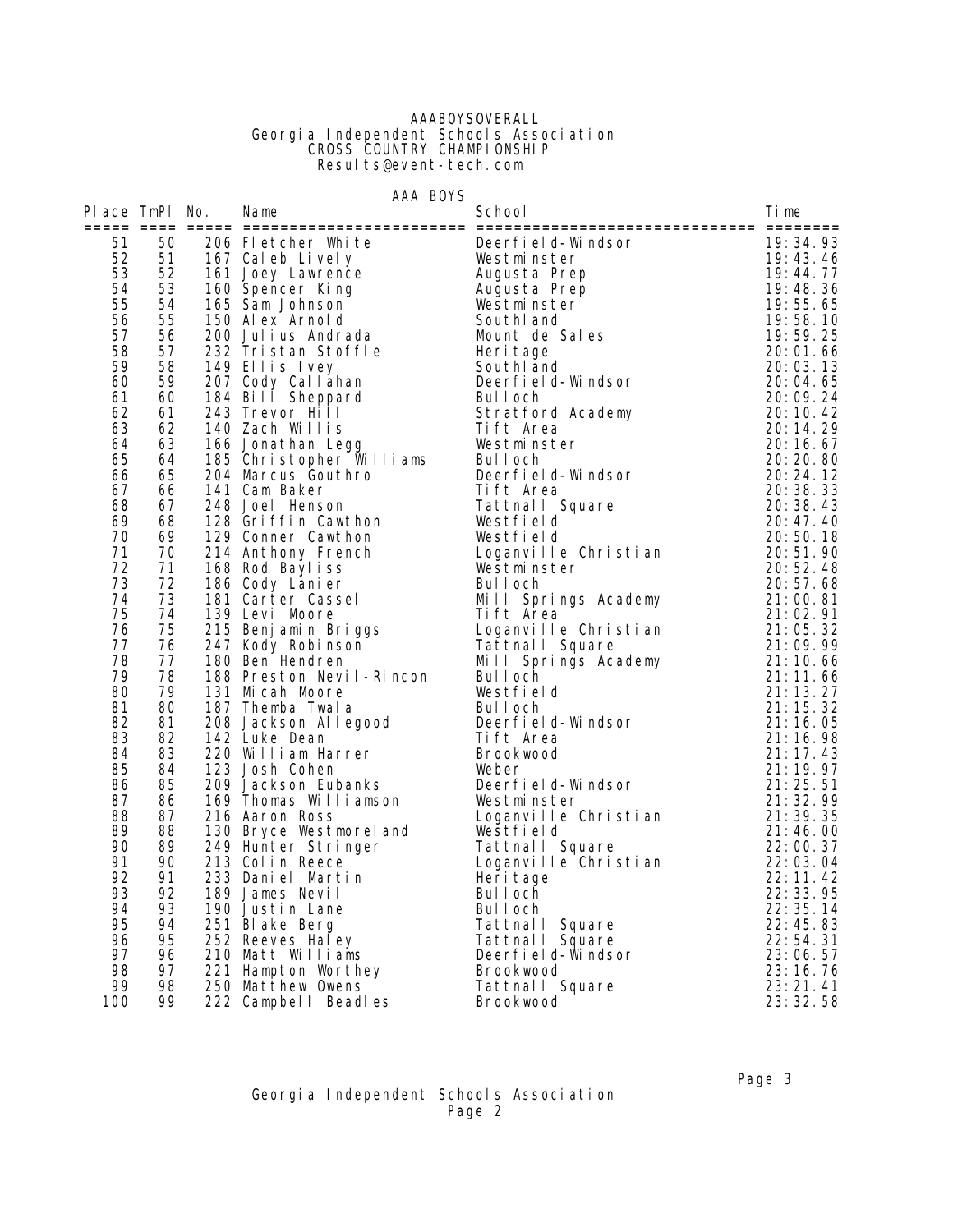#### AAABOYSOVERALL CROSS COUNTRY CHAMPIONSHIP Results@event-tech.com

|                  |       | AAA BOYS                     |                  |            |
|------------------|-------|------------------------------|------------------|------------|
| Place TmPl No.   |       | Name                         | School           | Time       |
|                  |       |                              |                  |            |
| 101              | - 100 | 253 Stone Waddell            | Tattnall Square  | 23:35.12   |
| 102 <sub>1</sub> |       | 101 224 Jack Howard          | Brookwood        | 23: 38. 74 |
|                  |       | 103 102 223 John Penhallegon | <b>Brookwood</b> | 23:40.34   |
| 104              |       | 103 134 Hamilton Way         | Westfield        | 23:40.40   |
|                  |       | 105 104 125 Michael Baron    | Weber            | 23:44.30   |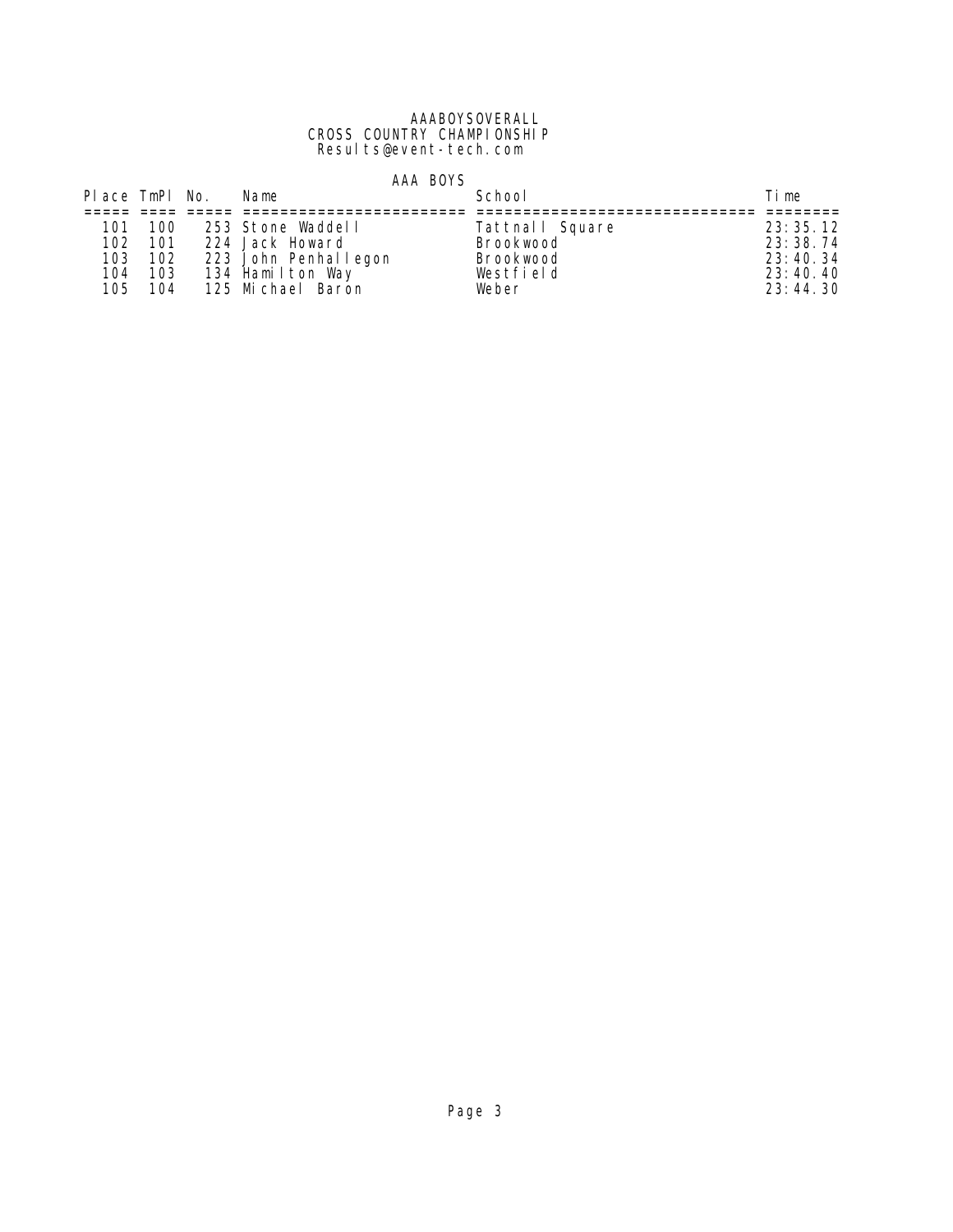## AAABOYSTEAMS

 Georgia Independent Schools Association **CROSS COUNTRY CHAMPIONSHIP** Results@event-tech.com

# \*\*\*\*\*\*\*\*\*\*\* BOYS AAA TEAM SCORES \*\*\*\*\*\*\*\*\*\*\*

| 1.                                                                         | 70                                          | Mount de Sales                                                                                                              |                                                              | 17:47  | 1:28:53           | 1:48) |
|----------------------------------------------------------------------------|---------------------------------------------|-----------------------------------------------------------------------------------------------------------------------------|--------------------------------------------------------------|--------|-------------------|-------|
| 1<br>2<br>3<br>4<br>5<br>6<br>7                                            | 3<br>5<br>10<br>16<br>36<br>$\left($<br>56) | Blake Crowder<br>Jose Bautista<br>Josh Thompson<br>Zachary Lasater<br>Jackson Dillard<br>41) Josh Russell<br>Julius Andrada | 16:58<br>17:27<br>17:40<br>18:02<br>18:46<br>19:03<br>20:00  |        |                   |       |
| 2.                                                                         | 79<br>=============                         | Heri tage<br>===============================                                                                                |                                                              | 17:53  | 1:29:25           | 1:57) |
| 2<br>3<br>$\overline{\mathbf{4}}$<br>5<br>6<br>7                           | 1<br>12<br>21<br>22<br>23<br>(              | Josh Mattingly<br>Tanner Brandner<br>David Martin<br>Tom Pattiz<br>J.D. Uglum<br>(57) Tristan Stoffle<br>91) Daniel Martin  | 16:28<br>17:44<br>18: 24<br>18:24<br>18:25<br>20:02<br>22:12 |        |                   |       |
| 3.                                                                         | 111                                         | SouthI and<br>================================                                                                              |                                                              | 18:09  | 1:30:41           | 1:59) |
| 1<br>$\frac{2}{3}$<br>4<br>5<br>6<br>7                                     | 2<br>6<br>32<br>34<br>37                    | Wright Calhoun<br>Billy Calcutt<br>Brian Miller<br>Geoffrey Mcdonald<br>Brandon Looney<br>55) Alex Arnold<br>58) Ellis Ivey | 16:50<br>17:32<br>18:44<br>18: 46<br>18:49<br>19:59<br>20:04 |        |                   |       |
| 4.                                                                         | 120                                         | Augusta Prep                                                                                                                |                                                              |        | 18: 21  1: 31: 41 | 1:29  |
| 1<br>$\frac{2}{3}$<br>$\overline{\mathcal{L}}$<br>5<br>6<br>$\overline{7}$ | 9<br>11<br>28<br>30<br>42<br>53)            | John Earwood<br>Mi chael Lopez<br>Eric Brown<br>Mark Tisler<br>Henry Burns<br>(52) Joey Lawrence<br>Spencer King            | 17:39<br>17:42<br>18:33<br>18:39<br>19:08<br>19:45<br>19:49  |        |                   |       |
| 5.                                                                         | 129                                         | Springs Academy<br>Mi I I<br>:====================                                                                          |                                                              | 18: 25 | 1:32:01           | 1:42) |
| 1<br>2<br>3<br>4<br>5<br>6<br>$\overline{7}$                               | 8<br>14<br>17<br>44<br>46<br>77)            | Devin Hazzard<br>Peyton Lockwood<br>Matthew Mcnaughton<br>Cole Landy<br>Porter Foltz<br>73) Carter Cassel<br>Ben Hendren    | 17:37<br>17:49<br>18:03<br>19:13<br>19:19<br>21:01<br>21:11  |        |                   |       |
| 6.                                                                         | 168<br>----------                           | Weber                                                                                                                       |                                                              | 18: 52 | 1:34:20           | 3:43) |
| 1<br>2                                                                     | 7<br>13                                     | Ben Stolovitz<br>Zach Vandergrift                                                                                           | 17:37<br>17:46<br>Page 1                                     |        |                   |       |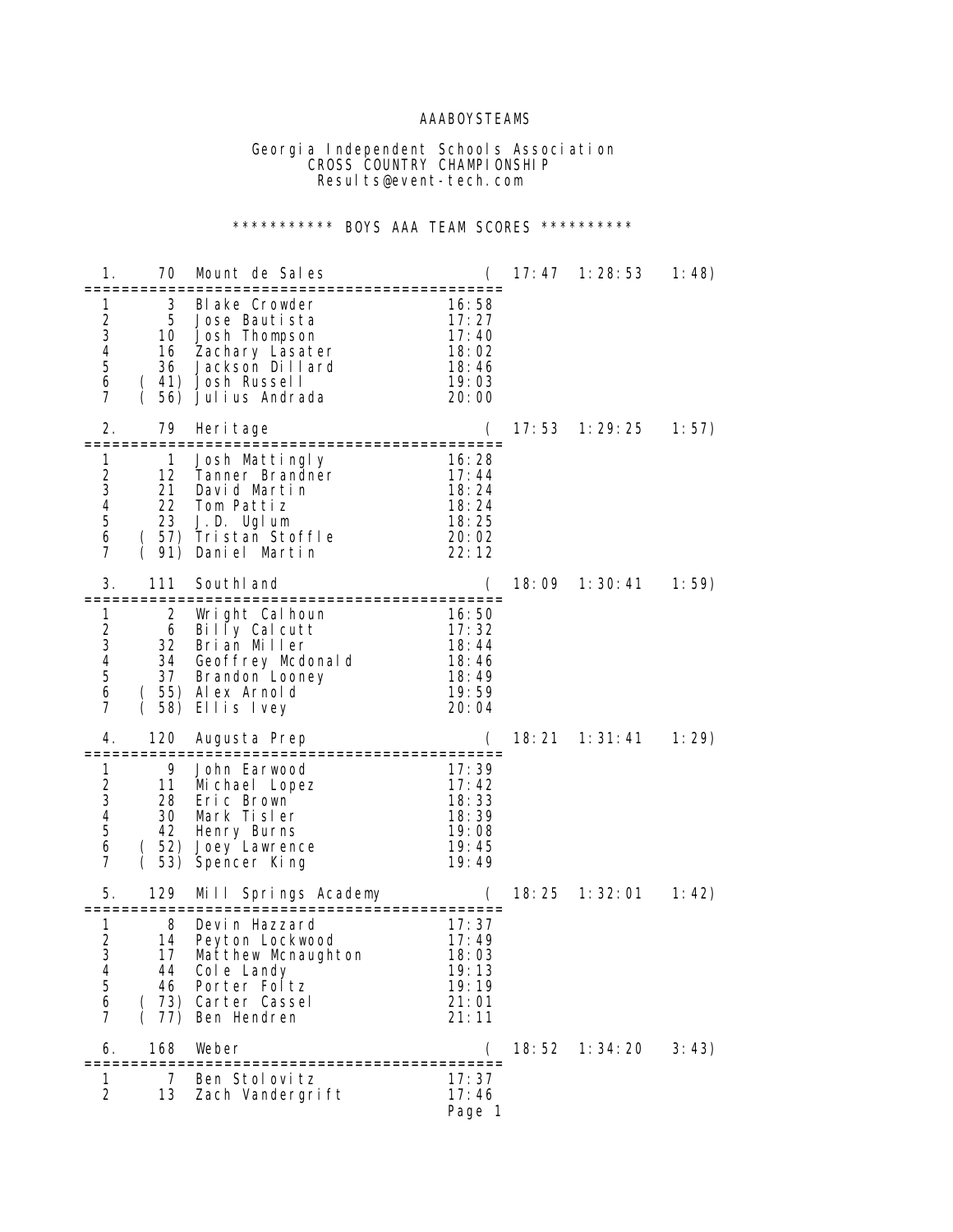| 3<br>4<br>5<br>6                                                                          | 19<br>45<br>84                      | Michael Whitesides<br>Kyle Rabinowitz<br>Josh Cohen<br>(104) Michael Baron                                                                              | <b>AAABOYSTEAMS</b><br>18:19<br>19:18<br>21:20<br>23:45      |        |           |       |
|-------------------------------------------------------------------------------------------|-------------------------------------|---------------------------------------------------------------------------------------------------------------------------------------------------------|--------------------------------------------------------------|--------|-----------|-------|
| 7.                                                                                        | 171                                 | Stratford Academy                                                                                                                                       | $\overline{C}$                                               | 18: 49 | 1: 34: 01 | 0:46) |
| 1<br>2<br>3<br>4<br>5<br>6<br>$\overline{7}$                                              | 25<br>31<br>33<br>(61)              | Dyl an Ogl e<br>Griffin Hutchins<br>Sam Jenkins<br>39 Felton Hatcher<br>43 Garrett Scarborough 19:12<br>(49) Mitchell Freyermuth 19:32<br>Trevor Hill   | 18:26<br>18:42<br>18:44<br>$18:57$<br>$19:12$<br>20:11       |        |           |       |
| 8.                                                                                        | 198<br>==============               | Westminster                                                                                                                                             |                                                              | 19:06  | 1:35:30   | 3:11) |
| 1<br>$\frac{2}{3}$<br>$\overline{\mathcal{A}}$<br>5<br>$\boldsymbol{6}$<br>$\overline{7}$ | 4<br>26<br>51<br>63                 | Evan Downs<br>Carter Wilson<br>Cal eb Li vel y<br>54 Sam Johnson<br>Jonathan Legg<br>$(71)$ Rod Bayliss<br>$(86)$ Thomas Willi<br>86) Thomas Williamson | 17:06<br>18:27<br>19:44<br>19:56<br>20:17<br>20:53<br>21:33  |        |           |       |
| 9.                                                                                        | 229                                 | Tift Area<br>:==========================                                                                                                                | (                                                            | 19: 26 | 1: 37: 10 | 2:42  |
| 1<br>$\overline{\mathbf{c}}$<br>3<br>4<br>5<br>6<br>$\overline{7}$                        | 15<br>38<br>48<br>62<br>66          | Matt Myers<br>Luke Myers<br>Shane Vandevel de<br>Zach Willis<br>Cam Baker<br>(74) Levi Moore<br>82) Luke Dean                                           | 17:57<br>18:53<br>19:26<br>20:15<br>20:39<br>21:03<br>21:17  |        |           |       |
| 10.                                                                                       | 256                                 | Loganville Christian                                                                                                                                    | (                                                            | 19: 46 | 1: 38: 48 | 2:40) |
| 1<br>$\overline{2}$<br>3<br>$\overline{\mathcal{A}}$<br>5<br>6<br>$\overline{7}$          | 24<br>40<br>47<br>70<br>75          | Eric Wiley<br>Brax Roberts<br>Matthew Wegenest<br>Anthony French<br>Benjamin Briggs<br>87) Aaron Ross<br>90) Colin Reece                                | 18:26<br>18:58<br>19:26<br>20:52<br>21:06<br>21:40<br>22:04  |        |           |       |
| 11.                                                                                       | 263                                 | Westfield                                                                                                                                               |                                                              | 19:57  | 1: 39: 45 | 2:52) |
| 1<br>2 3 4 5 6<br>7                                                                       | 20<br>27<br>68<br>69<br>79<br>(103) | Rob Ray<br>Reece Hickok<br>Griffin Cawthon<br>Conner Cawthon<br>Micah Moore<br>(88) Bryce Westmoreland<br>Hamilton Way                                  | 18:22<br>18:30<br>20:48<br>20:51<br>21:14<br>21:46<br>23:41  |        |           |       |
| 12.                                                                                       | 290                                 | Deerfield-Windsor                                                                                                                                       |                                                              | 20:02  | 1:40:08   | 2:31) |
| 1<br>2<br>3<br>4<br>5<br>6                                                                | 35<br>50<br>59<br>65<br>81          | Hadden Kelley<br>Fletcher White<br>Cody Callahan<br>Marcus Gouthro<br>Jackson Allegood<br>(85) Jackson Eubanks                                          | 18:46<br>19:35<br>20:05<br>20:25<br>21:17<br>21:26<br>Page 2 |        |           |       |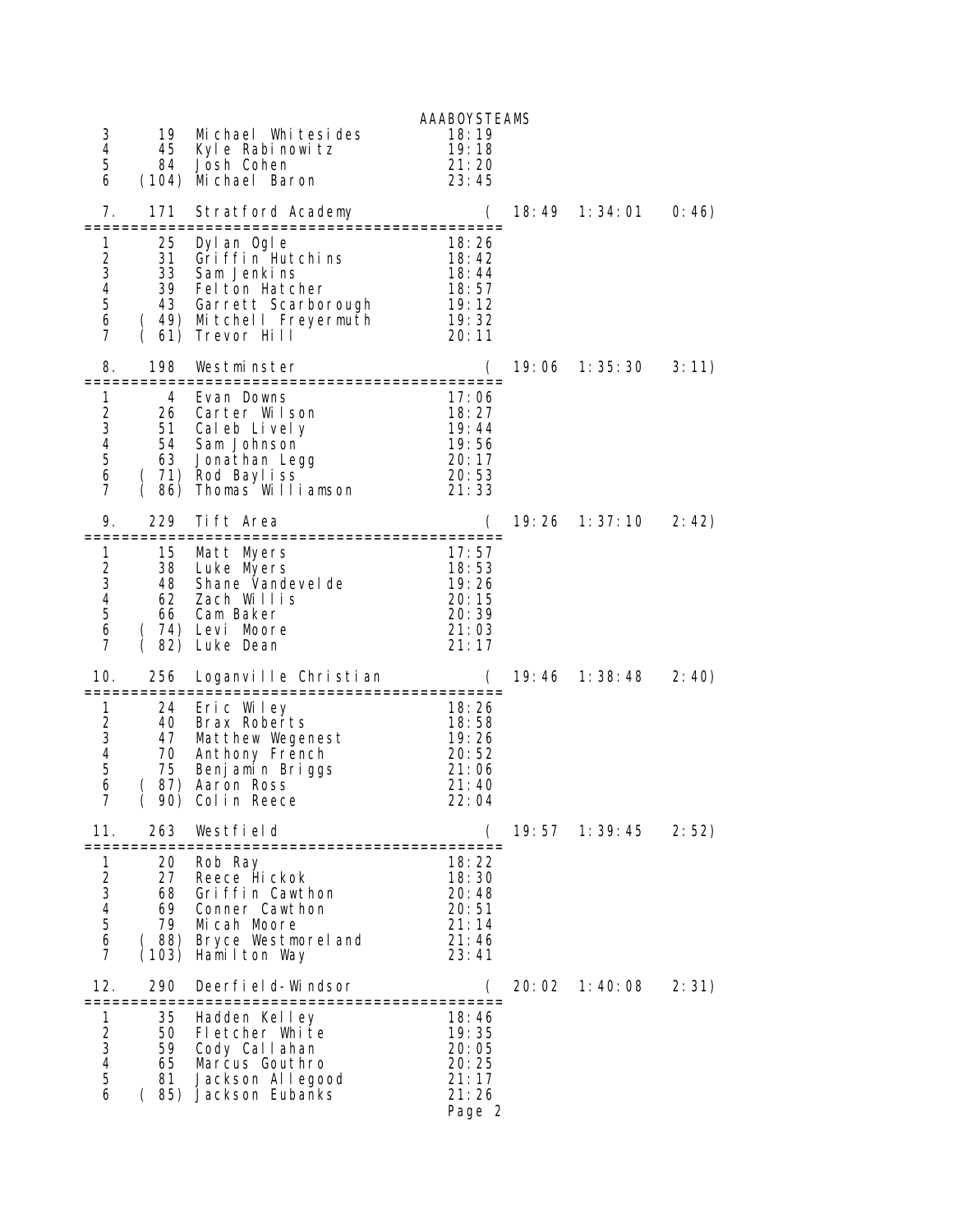| 7           |                                      | (96) Matt Williams                                                                                                                      | <b>AAABOYSTEAMS</b><br>23:07                                |                     |       |
|-------------|--------------------------------------|-----------------------------------------------------------------------------------------------------------------------------------------|-------------------------------------------------------------|---------------------|-------|
| 13.         | 326                                  | Brookwood                                                                                                                               |                                                             | 20:58 1:44:49 5:28) |       |
| 1234567     | 18<br>29<br>83<br>97                 | Alex Carico<br>Will Carico<br>William Harrer<br>Hampton Worthey<br>99 Campbel   Beadles<br>(101) Jack Howard<br>(102) John Penhal legon | 18:05<br>18:36<br>21:18<br>23:17<br>23:33<br>23:39<br>23:41 |                     |       |
| 14.         | 354                                  | Bul I och                                                                                                                               |                                                             | 20:48 1:43:57       | 1:06) |
| 1<br>234567 | 60<br>64<br>72<br>78<br>93)          | Bill Sheppard<br>Christopher Williams<br>Cody Lanier<br>Preston Nevil-Rincon<br>80 Themba Twala<br>92) James Nevil<br>Justin Lane       | 20:10<br>20:21<br>20:58<br>21:12<br>21:16<br>22:34<br>22:36 |                     |       |
| 15.         | 421                                  | Tattnall Square                                                                                                                         |                                                             | 21:55 1:49:31       | 2:16) |
| 1234567     | 67<br>76<br>89<br>94<br>98)<br>(100) | Joel Henson<br>Kody Robinson<br>Hunter Stringer<br>Blake Berg<br>95 Reeves Haley<br>Matthew Owens<br>Stone Waddell                      | 20:39<br>21:10<br>22:01<br>22:46<br>22:55<br>23:22<br>23:36 |                     |       |

 $\frac{8}{1}$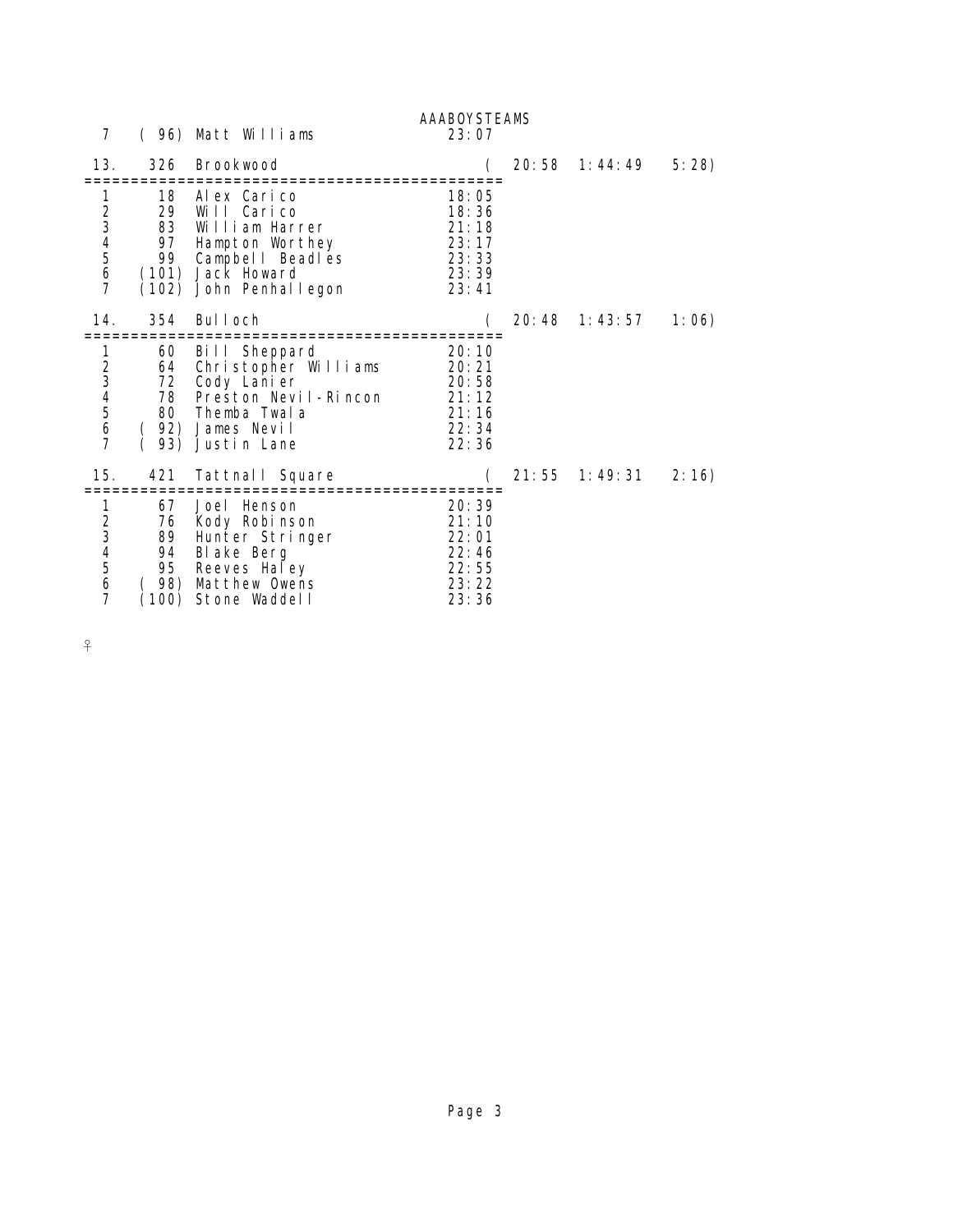## **AAAGI RLSOVERALL**

#### Page 1 - Page 1 - Page 1 - Page 1 - Page 1 - Page 1 - Page 1 - Page 1 - Page 1 - Page 1 - Page 1 - Page 1 - Page 1 Georgia Independent Schools Association **CROSS COUNTRY CHAMPIONSHIP**  GIRLS DIVISION AAA results www.event-tech.com

|                                                                                |                                          | Place TmPl Bib# Name |                                                                                                                                                      | School                                                                     | Time                                                     |
|--------------------------------------------------------------------------------|------------------------------------------|----------------------|------------------------------------------------------------------------------------------------------------------------------------------------------|----------------------------------------------------------------------------|----------------------------------------------------------|
| 1<br>$\overline{a}$<br>$\overline{3}$<br>$\overline{4}$<br>$\overline{5}$<br>6 | $\mathbf{1}$<br>$\overline{2}$<br>3<br>4 |                      | 95 Ruthie Powell<br>40 Amanda Murphy<br>57 Nina Mccallie<br>8 Valerie McLure<br>104 Cali Ruth Hays                                                   | Heri tage<br>Augustă Prep<br>Westminster<br>Westfield<br>Stratford Academy | 19:21.14<br>19:58.57<br>20:08.24<br>20:22.76<br>20:31.02 |
| $\overline{7}$                                                                 | 5<br>6                                   |                      | 74 Jessy Tallant                                                                                                                                     | Mount de Sales<br>Bul Loch                                                 | 20:35.52<br>20:36.69                                     |
| 8                                                                              | $\overline{7}$                           |                      | 66 Ashely Burke<br>1 Sydney Goldstein                                                                                                                | Weber                                                                      | 20:37.94                                                 |
| 9                                                                              | 8                                        |                      | 41 Jodi e Hol odak                                                                                                                                   | Augusta Prep                                                               | 20:54.25                                                 |
| 10                                                                             | 9                                        |                      |                                                                                                                                                      |                                                                            | 21:05.53                                                 |
| 11                                                                             | 10                                       |                      |                                                                                                                                                      |                                                                            | 21:16.53                                                 |
| 12<br>13                                                                       | 11<br>12                                 |                      | Weber<br>106 Julianna Hightower<br>106 Julianna Hightower<br>106 Julianna Hightower<br>15 Maria Maiorana<br>58 Catherine Paulk<br>12 Catherine Paulk |                                                                            | 21:17.38<br>21:18.55                                     |
| 14                                                                             | 13                                       |                      | 75 Warra warurana<br>58 Catherine Paulk<br>73 Caroline Johnson                                                                                       |                                                                            | 21:25.06                                                 |
| 15                                                                             | 14                                       |                      | 73 Caroline Johnson                                                                                                                                  | Mount de Sales                                                             | 21:33.47                                                 |
| 16                                                                             | 15                                       |                      | 26 Chris Shattles                                                                                                                                    | South and                                                                  | 21:44.53                                                 |
| 17                                                                             | 16                                       |                      | 107 Conner Hefner                                                                                                                                    | Stratford Academy                                                          | 21:50.05                                                 |
| 18<br>19                                                                       | 17<br>18                                 |                      | 3 Julia Silverman<br>18 Neeli Fortson                                                                                                                | Weber<br>Tift Area                                                         | 21:51.69<br>21:59.63                                     |
| 20                                                                             | 19                                       |                      |                                                                                                                                                      | Mount de Sales                                                             | 22:07.31                                                 |
| 21                                                                             | 20                                       |                      |                                                                                                                                                      | Holy Spirit                                                                | 22:15.26                                                 |
| 22                                                                             | 21                                       |                      | 76 Bailey Cook<br>49 Stephanie Perez<br>2 Micole Zaubi                                                                                               | Trinity Christian, Sharpsburg 22:17.55                                     |                                                          |
| 23                                                                             | 22                                       |                      | 42 Sydney Isaac                                                                                                                                      | Augusta Prep                                                               | 22:30.15                                                 |
| 24<br>25                                                                       | 23<br>24                                 |                      | 4 Hailey Kessler<br>77 Claire Price                                                                                                                  | Weber<br>Mount de Sales                                                    | 22:35.48<br>22:46.71                                     |
| 26                                                                             | 25                                       |                      |                                                                                                                                                      | SouthI and                                                                 | 22:48.42                                                 |
| 27                                                                             | 26                                       |                      | 27 Mary Catherine Calcutt<br>79 Olivia Barroso<br>79 Olivia Barroso                                                                                  | Mount de Sales                                                             | 22:49.06                                                 |
| 28                                                                             | 27                                       |                      | oo warone Slappey<br>17 Katherine Mcgarr<br>90 Honey Balfour<br>50 Meredith Jones<br>44 Cobristi<br>108 Mal one SI appey                             | Stratford Academy                                                          | 22:58.73                                                 |
| 29                                                                             | 28                                       |                      |                                                                                                                                                      | Tift Area                                                                  | 23:07.39                                                 |
| 30<br>31                                                                       | 29<br>30                                 |                      |                                                                                                                                                      | Brookwood                                                                  | 23:08.97                                                 |
| 32                                                                             | 31                                       |                      | bu Mereuran Sonner<br>44 Gabrielle Turner<br>114 Ashleigh Owens                                                                                      | Holy Spirit<br>Augusta Prep                                                | 23:10.94<br>23:12.49                                     |
| 33                                                                             | 32                                       |                      |                                                                                                                                                      | Tattnall Square                                                            | 23:14.36                                                 |
| 34                                                                             | 33                                       |                      | 47 Mati Gibbs                                                                                                                                        | Augusta Prep                                                               | 23:14.56                                                 |
| 35                                                                             | 34                                       |                      | 19 Bree Harper                                                                                                                                       | Tift Area                                                                  | 23:17.65                                                 |
| 36                                                                             | 35                                       |                      | 115 Amy Milligan                                                                                                                                     | Tattnall Square                                                            | 23:18.33                                                 |
| 37<br>38                                                                       | 36<br>37                                 |                      | 83 Mattie Veilands<br>20 Kaycee Goodman                                                                                                              | Deerfield-Windsor<br>Tift Area                                             | 23:22.95<br>23:26.66                                     |
| 39                                                                             | 38                                       |                      | 20 Kaycee doodman:<br>43 Caroline Smith<br>84 Helena Augenstein<br>-- Citiev Mocallie                                                                | Augusta Prep                                                               | 23:31.66                                                 |
| 40                                                                             | 39                                       |                      |                                                                                                                                                      | Deerfi el d-Windsor                                                        | 23:40.70                                                 |
| 41                                                                             | 40                                       |                      | 59 Sibley Mccallie                                                                                                                                   | Westminster                                                                | 23:45.37                                                 |
| 42                                                                             | 41                                       |                      | 78 Racheľ Breitenbach<br>96 Mackonzie York                                                                                                           | Mount de Sales                                                             | 23:48.51                                                 |
| 43<br>44                                                                       | 42                                       |                      | 96 Mackenzie York                                                                                                                                    | Heri tage<br>Tift Area                                                     | 23:56.13<br>23:56.62                                     |
| 45                                                                             | 43                                       |                      | 22 Dorian Garvey<br>98 Hannah Miller                                                                                                                 | Trinity Christian, Sharpsburg 24:02.16                                     |                                                          |
| 46                                                                             | 44                                       |                      | 51 Ciara Doyle                                                                                                                                       | Holy Spirit                                                                | 24:04.91                                                 |
| 47                                                                             | 45                                       |                      | 46 Megan Seigler                                                                                                                                     | Augusta Prep                                                               | 24:06.27                                                 |
| 48                                                                             | 46                                       |                      | 46 Megan Jergres<br>67 Heather Jacobs<br>21 Rachel Thompson<br>11 Medican Smith                                                                      | Bul I och                                                                  | 24:08.82                                                 |
| 49                                                                             | 47                                       |                      |                                                                                                                                                      | Tift Area                                                                  | 24: 10. 95                                               |
| 50                                                                             | 48                                       |                      |                                                                                                                                                      | Tift Area                                                                  | 24: 15. 02                                               |

Page 2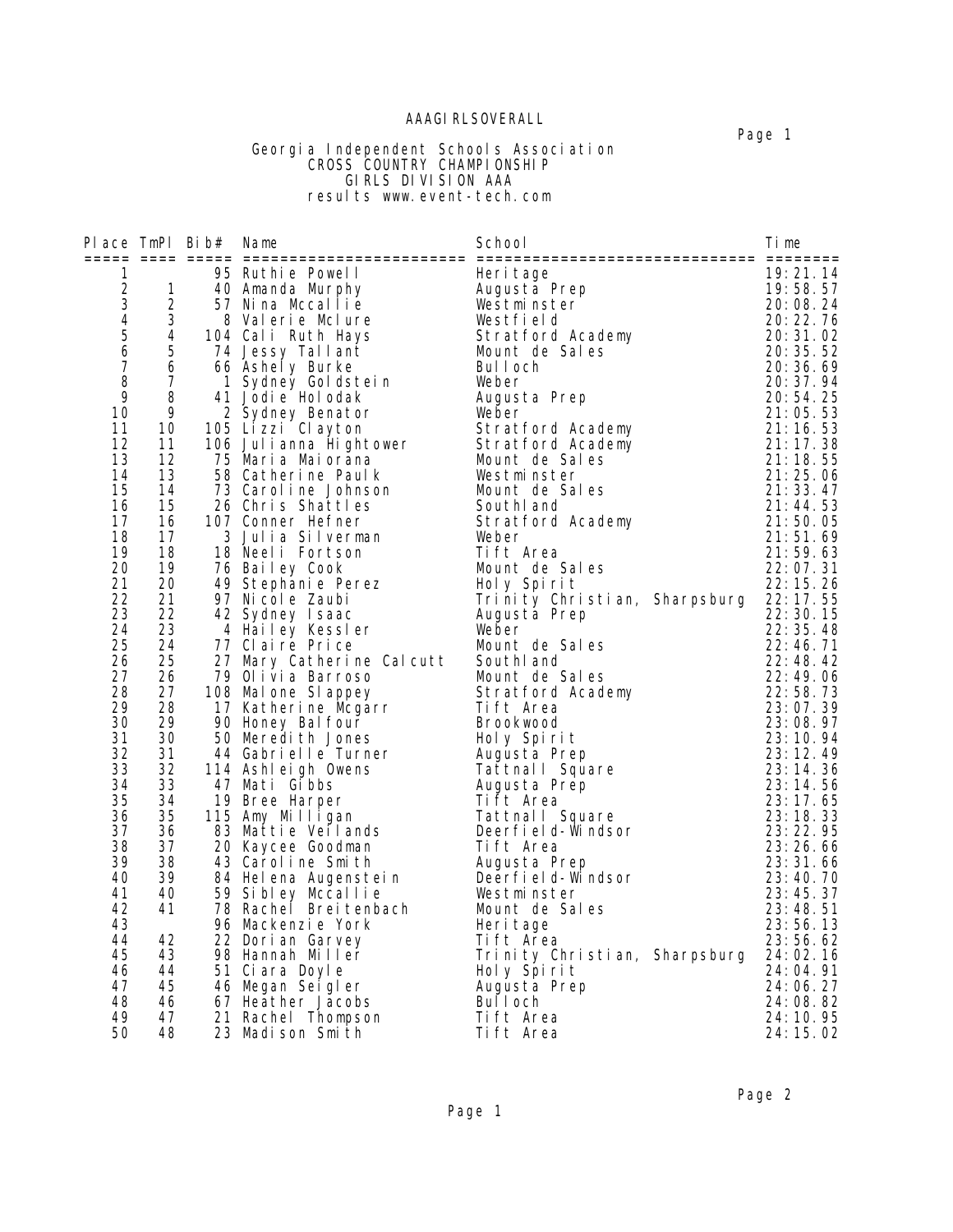### **AAAGI RLSOVERALL**  Georgia Independent Schools Association **CROSS COUNTRY CHAMPIONSHIP**  GIRLS DIVISION AAA results www.event-tech.com

| 51<br>49<br>and the term of the set of the set of the set of the set of the set of the set of the set of the set of the set of the set of the set of the set of the set of the set of the set of the set of the set of the set of the set<br>Deerfield-Windsor<br>52<br>50 | 24: 15. 96<br>24: 18. 50<br>24: 22. 22<br>34: 30. 37 |
|----------------------------------------------------------------------------------------------------------------------------------------------------------------------------------------------------------------------------------------------------------------------------|------------------------------------------------------|
|                                                                                                                                                                                                                                                                            |                                                      |
|                                                                                                                                                                                                                                                                            |                                                      |
| 53<br>51                                                                                                                                                                                                                                                                   |                                                      |
| 54<br>52<br>53                                                                                                                                                                                                                                                             | 24: 30. 16                                           |
| 55<br>SouthI and<br>56<br>54<br>Westminster                                                                                                                                                                                                                                | 24: 34. 52<br>24: 37.08                              |
| 55<br>57<br>Bul I och                                                                                                                                                                                                                                                      | 24:38.10                                             |
| 34 Kara Smith<br>28 Alina Yemelyanov<br>60 Caroline Mccully<br>68 Hannah Dasher<br>87 Mary Mccain Potter<br>6 Daniela Friedman<br>58<br>56<br>Deerfield-Windsor                                                                                                            | 24:41.01                                             |
| 59<br>57<br>Weber                                                                                                                                                                                                                                                          | 24:44.12                                             |
| 60<br>58<br>52 Paul a Garzon<br>Holy Spirit                                                                                                                                                                                                                                | 24:44.90                                             |
| 59<br>29 Qui nn Hanson<br>61<br>SouthI and                                                                                                                                                                                                                                 | 24:49.68                                             |
| 62<br>10 McKinley Walton<br>Westfield<br>60                                                                                                                                                                                                                                | 24:52.24                                             |
| 63<br>61<br>9 Morgan James<br>Westfield                                                                                                                                                                                                                                    | 24:53.83                                             |
| 64<br>62<br>109 Shelby Walker<br>Stratford Academy                                                                                                                                                                                                                         | 24:54.75                                             |
| 63<br>65<br>61 Reagan Sal vador<br>Westminster                                                                                                                                                                                                                             | 24:57.61                                             |
| 64<br>88 Elizabeth Gunter<br>66<br>Deerfield-Windsor                                                                                                                                                                                                                       | 25:00.66                                             |
| 67<br>65<br>69 Anna Newton<br>Bul I och                                                                                                                                                                                                                                    | 25:01.86                                             |
| 68<br>66<br>33 Hannah Morris<br>John Milledge                                                                                                                                                                                                                              | 25:03.52                                             |
| 69<br>67<br>35 Tayl or Childre<br>John Milledge<br>70<br>68                                                                                                                                                                                                                | 25:07.51<br>25:17.83                                 |
| 62 Christy Newton<br>Westminster<br>71<br>69<br>5 Whitney Barnard<br>Weber                                                                                                                                                                                                 | 25:26.92                                             |
| 72<br>89 Carol i ne Briggs                                                                                                                                                                                                                                                 | 25:31.11                                             |
| Loganville Christian<br>73<br>70<br>30 Madi son Mcpherson<br>South and                                                                                                                                                                                                     | 25:33.38                                             |
| 71<br>74<br>31 Rachel Doggett<br>South and                                                                                                                                                                                                                                 | 25:54.58                                             |
| 75<br>72<br>91 Anna Stauffer<br><b>Brookwood</b>                                                                                                                                                                                                                           | 26:00.37                                             |
| 73<br>76<br>99 Brooke Koller<br>Trinity Christian, Sharpsburg                                                                                                                                                                                                              | 26:03.02                                             |
| 77<br>74<br>11 Jackie Bard<br>Westfield                                                                                                                                                                                                                                    | 26:14.80                                             |
| 78<br>75<br>12 Whitley Young<br>Westfield                                                                                                                                                                                                                                  | 26: 17. 21                                           |
| 79<br>76<br>32 Anal hi Minor<br>SouthI and                                                                                                                                                                                                                                 | 26:22.90                                             |
| 77<br>Trinity Christian, Sharpsburg<br>80<br>100 Skylar Lamb                                                                                                                                                                                                               | 26: 24. 35                                           |
| 78<br>81<br>63 Allie Cave<br>Westminster                                                                                                                                                                                                                                   | 26: 31.39                                            |
| 82<br>79<br>110 Dani el la Chrabuszcz<br>Stratford Academy                                                                                                                                                                                                                 | 26: 34. 04                                           |
| 83<br>80<br>36 Erica Chester<br>John Milledge<br>81<br>84<br>54 Clara Diodati                                                                                                                                                                                              | 26:40.81                                             |
| Holy Spirit<br>82<br>85<br>86 McKenzie Hudson<br>Deerfield-Windsor                                                                                                                                                                                                         | 26:44.81<br>26:46.63                                 |
| 83<br>53 Ellie Higgins<br>Holy Spirit<br>86                                                                                                                                                                                                                                | 26:50.39                                             |
| 87<br>37 Ansley Roberts<br>84<br>John Milledge                                                                                                                                                                                                                             | 26:57.96                                             |
| 88<br>85<br>38 Tayl or Stoop<br>John Milledge                                                                                                                                                                                                                              | 26:59.73                                             |
| 89<br>86<br>71 Tatum Blitch<br>Bul I och                                                                                                                                                                                                                                   | 27:15.59                                             |
| 90<br>87<br>Westfield<br>14 Anna Davis                                                                                                                                                                                                                                     | 27:19.28                                             |
| 91<br>88<br>72 Betty Hsieh<br>Bul I och                                                                                                                                                                                                                                    | 27:20.02                                             |
| 92<br>89<br>92 Sara Claire Fennell<br>Brookwood                                                                                                                                                                                                                            | 27:31.09                                             |
| 93<br>90<br>70 Lindsey Brannen<br>Bul I och                                                                                                                                                                                                                                | 27:40.63                                             |
| 91<br>93 Anne Scott Turner<br>94<br><b>Brookwood</b>                                                                                                                                                                                                                       | 28:03.49                                             |
| 95<br>92<br>13 Morgan Whatley<br>Westfield                                                                                                                                                                                                                                 | 28:34.94                                             |
| Trinity Christian, Sharpsburg 28:43.03<br>96<br>93<br>101 Olivia Murray                                                                                                                                                                                                    |                                                      |
| 97<br>94<br>117 Andie Hamlin<br>Tattnall Square<br>98<br>95                                                                                                                                                                                                                | 28:44.72<br>28:52.63                                 |
| 39 Hannah Miller<br>John Milledge<br>99<br>96<br>94 Natalie Stephens<br>Brookwood                                                                                                                                                                                          | 30:49.01                                             |
| Trinity Christian, Sharpsburg<br>100<br>97<br>102 Hannah Johnson                                                                                                                                                                                                           | 31:44.98                                             |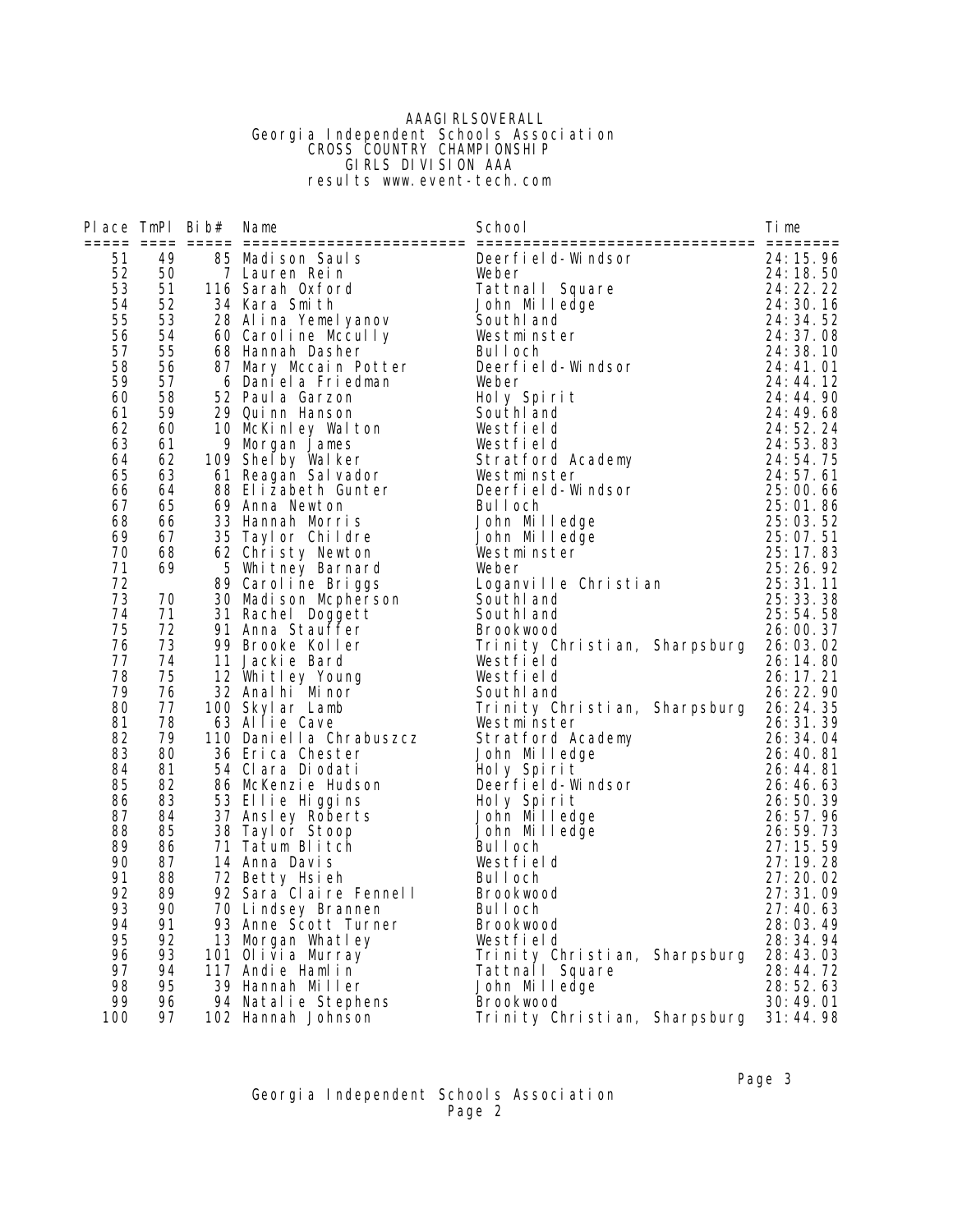#### AAAGI RLSOVERALL CROSS COUNTRY CHAMPIONSHIP GIRLS DIVISION AAA results www.event-tech.com

| Place TmPl Bib# Name |    |                 | Schoo           | 'i me    |
|----------------------|----|-----------------|-----------------|----------|
|                      |    |                 |                 |          |
| 101                  | 98 | 118 Megan Scott | Tattnall Square | 32:28.36 |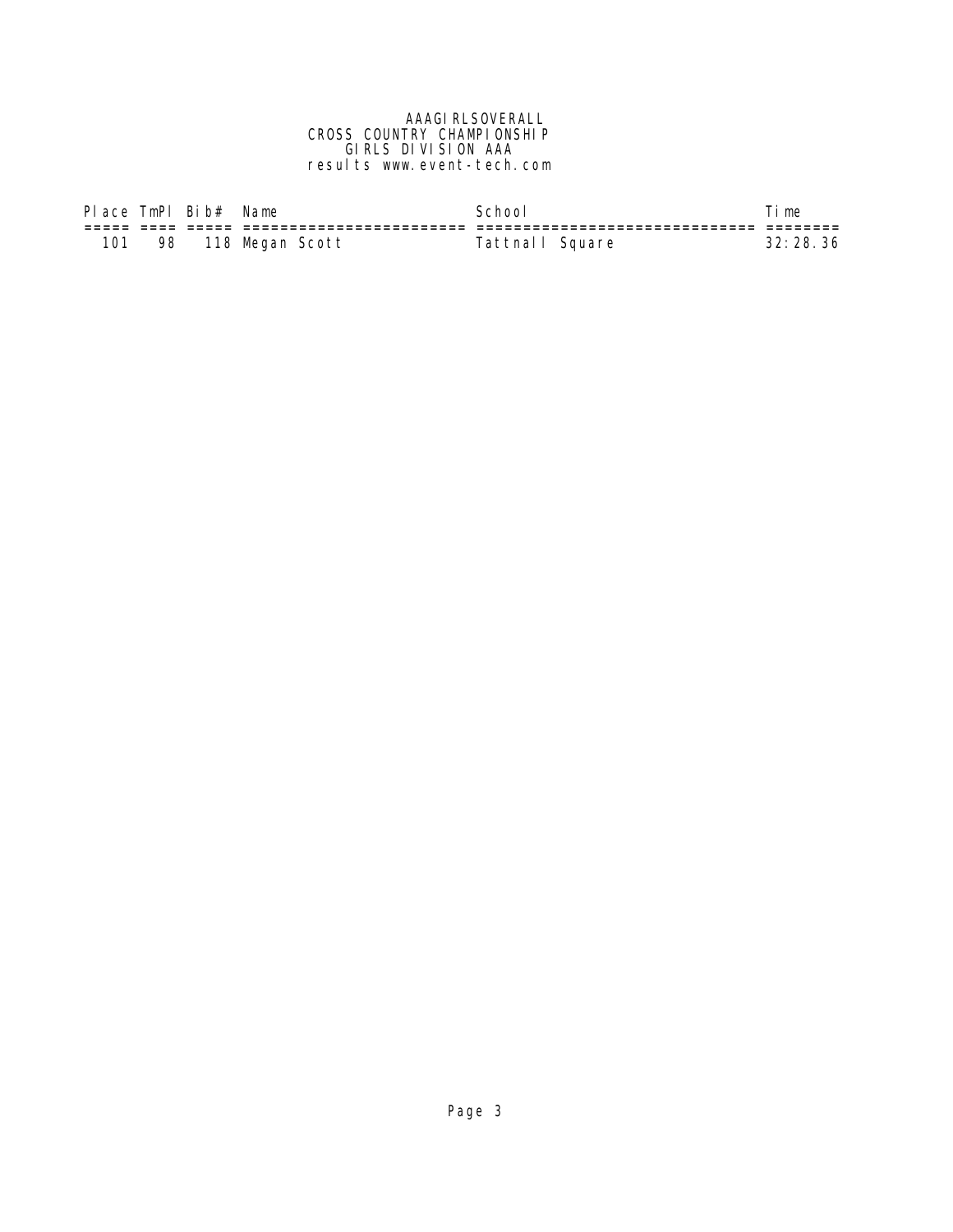## **AAAGI RLSTEAMS**

 Georgia Independent Schools Association **CROSS COUNTRY CHAMPIONSHIP**  GIRLS DIVISION AAA results www.event-tech.com

## \*\*\*\*\*\*\*\*\*\*\*\* GIRLS AAA TEAM SCORES \*\*\*\*\*\*\*\*\*\*

| 1.                                                    | 68                                     | Stratford Academy                                                                                                                          |                                                                                                   | 21: 36 | 1: 47: 57 | 2:27)  |
|-------------------------------------------------------|----------------------------------------|--------------------------------------------------------------------------------------------------------------------------------------------|---------------------------------------------------------------------------------------------------|--------|-----------|--------|
| 1<br>2<br>3<br>4<br>5<br>6<br>7                       | 4<br>10<br>11<br>16<br>27              | Cali Ruth Hays<br>Lizzi Clayton<br>Julianna Hightower<br>Conner Hefner<br>Mal one SI appey<br>62) Shelby Walker<br>79) Daniella Chrabuszcz | ==================<br>20:32<br>21:17<br>21: 18<br>$\overline{2}$ 1: 51<br>22:59<br>24:55<br>26:35 |        |           |        |
| 2.                                                    | 74<br>==========                       | Mount de Sales<br>===============================                                                                                          |                                                                                                   | 21: 41 | 1: 48: 24 | 2:11)  |
| 1<br>2<br>3<br>4<br>5<br>6<br>7                       | 5<br>12<br>14<br>19                    | Jessy Tallant<br>Maria Maiorana<br>Caroline Johnson<br>Bailey Cook<br>24 Claire Price<br>(26) Olivia Barroso<br>41) Rachel Breitenbach     | 20:36<br>21:19<br>21:34<br>22: 08<br>22: 47<br>22:50<br>23:49                                     |        |           |        |
| 3.                                                    | 95                                     | Augusta Prep                                                                                                                               | C                                                                                                 | 21:59  | 1:49:53   | 3:16)  |
| 1<br>2<br>3<br>4<br>5<br>6<br>7                       | 1<br>8<br>22<br>31<br>33<br>45)        | Amanda Murphy<br>Jodie Holodak<br>Sydney Isaac<br>Gabrielle Turner<br>Mati Gibbs<br>38) Caroline Smith<br>Megan Seigler                    | 19:59<br>20:55<br>22:31<br>23:13<br>23: 15<br>23:32<br>24:07                                      |        |           |        |
| 4.                                                    | 106                                    | Weber                                                                                                                                      |                                                                                                   | 22: 07 | 1:50:31   | 3: 41) |
| 1<br>$\overline{\mathbf{c}}$<br>3<br>4<br>5<br>6<br>7 | 7<br>9<br>17<br>50                     | Sydney Goldstein<br>Sydney Benator<br>Julia Silverman<br>23 Hailey Kessler<br>Lauren Rein<br>57) Daniela Friedman<br>69) Whitney Barnard   | 20: 38<br>21:06<br>21:52<br>22: 36<br>24:19<br>24:45<br>25:27                                     |        |           |        |
| 5.                                                    | 159                                    | Tift Area                                                                                                                                  | :====================                                                                             | 23:10  | 1: 55: 50 | 1:57)  |
| 1<br>2<br>3<br>4<br>5<br>6<br>7                       | 18<br>28<br>34<br>37<br>42<br>48)<br>( | Neeli Fortson<br>Katherine Mcgarr<br>Bree Harper<br>Kaycee Goodman<br>Dori an Garvey<br>(47) Rachel Thompson<br>Madison Smith              | 22:00<br>$\overline{2}3:08$<br>23:18<br>23:27<br>23:57<br>24:11<br>24:16                          |        |           |        |
| 6.                                                    | 172                                    | Westminster                                                                                                                                |                                                                                                   | 23:00  | 1:54:57   | 4:49)  |
|                                                       |                                        | ==========                                                                                                                                 | Page 1                                                                                            |        |           |        |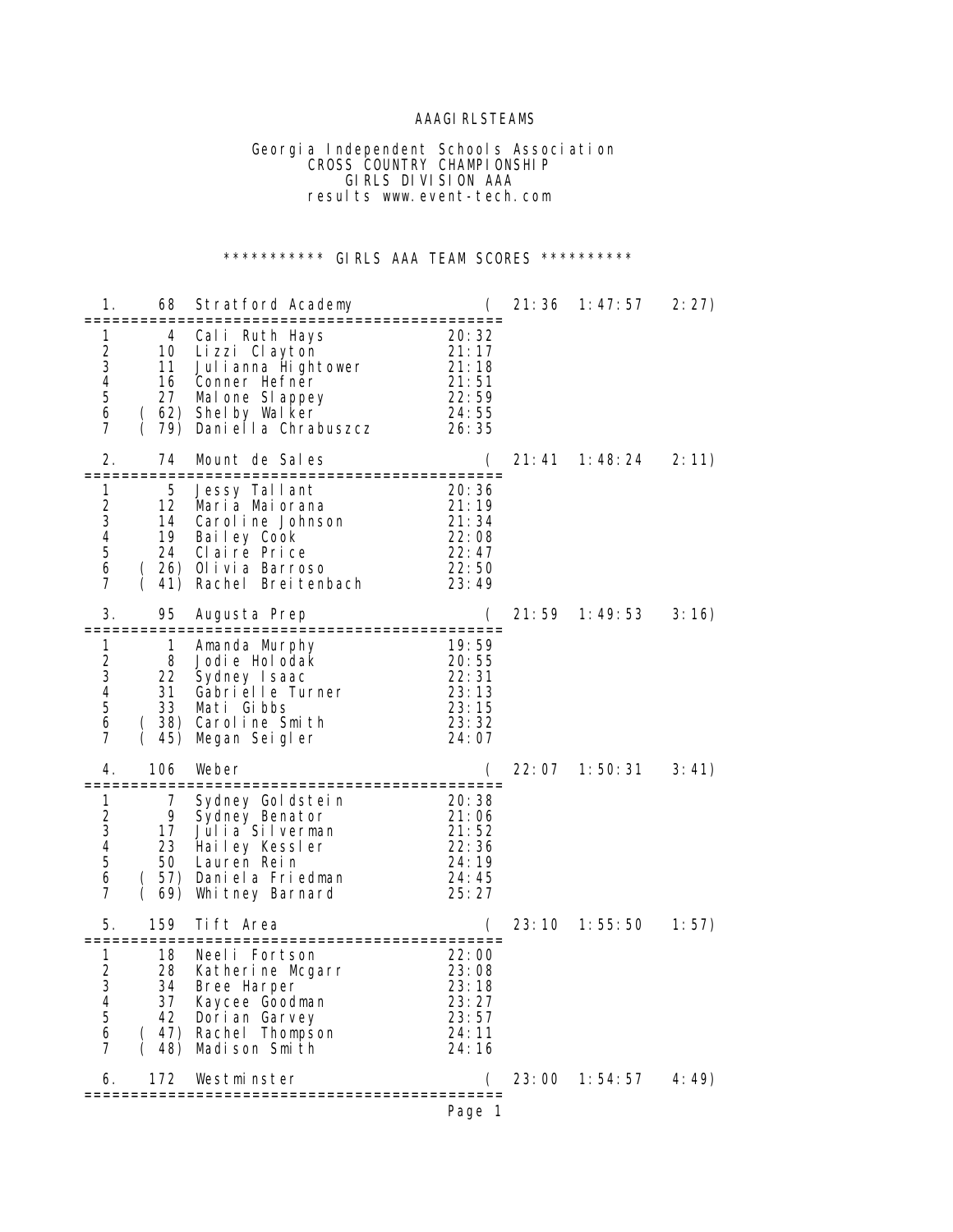| 1<br>$\overline{c}$<br>3<br>4<br>5<br>6<br>7               | 2<br>13                                       | Nina Mccallie<br>Catherine Paulk<br>40 Sibley Mccallie<br>54 Caroline Mccully<br>63 Reagan Sal vador<br>(68) Christy Newton<br>78) Allie Cave                 | <b>AAAGI RLSTEAMS</b><br>20:09<br>21:26<br>23:46<br>24:38<br>24:58<br>25:18<br>26:32 |        |         |       |
|------------------------------------------------------------|-----------------------------------------------|---------------------------------------------------------------------------------------------------------------------------------------------------------------|--------------------------------------------------------------------------------------|--------|---------|-------|
| 7.                                                         | 222                                           | SouthI and                                                                                                                                                    |                                                                                      | 23:55  | 1:59:33 | 3:49) |
| 1.<br>2<br>3<br>$\overline{4}$<br>5<br>6<br>$\overline{7}$ | 15<br>25<br>$\left($                          | Chris Shattles<br>Mary Catherine Calcutt 22:49<br>53 Alina Yemel yanov<br>59 Qui nn Hanson<br>70 Madison Mcpherson<br>(71) Rachel Doggett<br>76) Analhi Minor | 21:45<br>24: 35<br>24: 50<br>25: 34<br>25:55<br>26:23                                |        |         |       |
| 8.                                                         | 233                                           | Holy Spirit                                                                                                                                                   |                                                                                      | 24: 13 | 2:01:02 | 4:29  |
| 1<br>2<br>3<br>4<br>5<br>6                                 | 20<br>30<br>81                                | Stephanie Perez<br>Meredith Jones<br>44 Ciara Doyle<br>58 Paul a Garzon<br>Clara Diodati<br>(83) Ellie Higgins                                                | 22:16<br>23:11<br>24:05<br>24:45<br>26:45<br>26:51                                   |        |         |       |
| 9.                                                         | 244                                           | Deerfield-Windsor                                                                                                                                             |                                                                                      | 24: 13 | 2:01:03 | 1:38) |
| 1<br>2<br>3<br>4<br>5<br>6                                 | 36<br>39<br>49<br>56<br>64                    | Mattie Veilands<br>Helena Augenstein<br>Madison Sauls<br>Mary Mccain Potter<br>Elizabeth Gunter<br>(82) McKenzie Hudson                                       | 23:23<br>23:41<br>24: 16<br>24:42<br>25:01<br>26:47                                  |        |         |       |
| 10.                                                        | 258<br>:============                          | Bul I och<br>========= <b>=</b>                                                                                                                               | (<br>================                                                                | 24: 21 | 2:01:43 | 6:39) |
| 1<br>$\begin{array}{c} 2 \\ 3 \\ 4 \end{array}$<br>5<br>6  | 6<br>46<br>55<br>65<br>86<br>(                | Ashely Burke<br>Heather Jacobs<br>Hannah Dasher<br>Anna Newton<br>Tatum Blitch<br>88) Betty Hsieh<br>(90) Lindsey Brannen                                     | 20: 37<br>24:09<br>24:39<br>25:02<br>27:16<br>27:21<br>27:41                         |        |         |       |
| 11.                                                        | 273<br>=============                          | Westfield<br>===============================                                                                                                                  | (                                                                                    | 24:33  | 2:02:43 | 5:55) |
| 1<br>234567                                                | 3<br>60<br>61<br>74<br>75<br>(87)<br>(<br>92) | Valerie Mclure<br>McKinley Walton<br>Morgan James<br>Jackie Bard<br>Whitley Young<br>Anna Davis<br>Morgan Whatley                                             | 20:23<br>24:53<br>24:54<br>26:15<br>26:18<br>27:20<br>28:35                          |        |         |       |
| 12.                                                        | 307                                           | Trinity Christian, Sharpsburg                                                                                                                                 | $\left($<br>:======================                                                  | 25: 31 | 2:07:34 | 6:26) |
| 1<br>$\begin{array}{c}\n2 \\ 3 \\ 4 \\ 5\n\end{array}$     | 21<br>43<br>73<br>77<br>93                    | Ni col e Zaubi<br>Hannah Miller<br>Brooke Koller<br>Skyl ar Lamb<br>Olivia Murray                                                                             | 22:18<br>24:03<br>26:04<br>26:25<br>28:44<br>Page 2                                  |        |         |       |